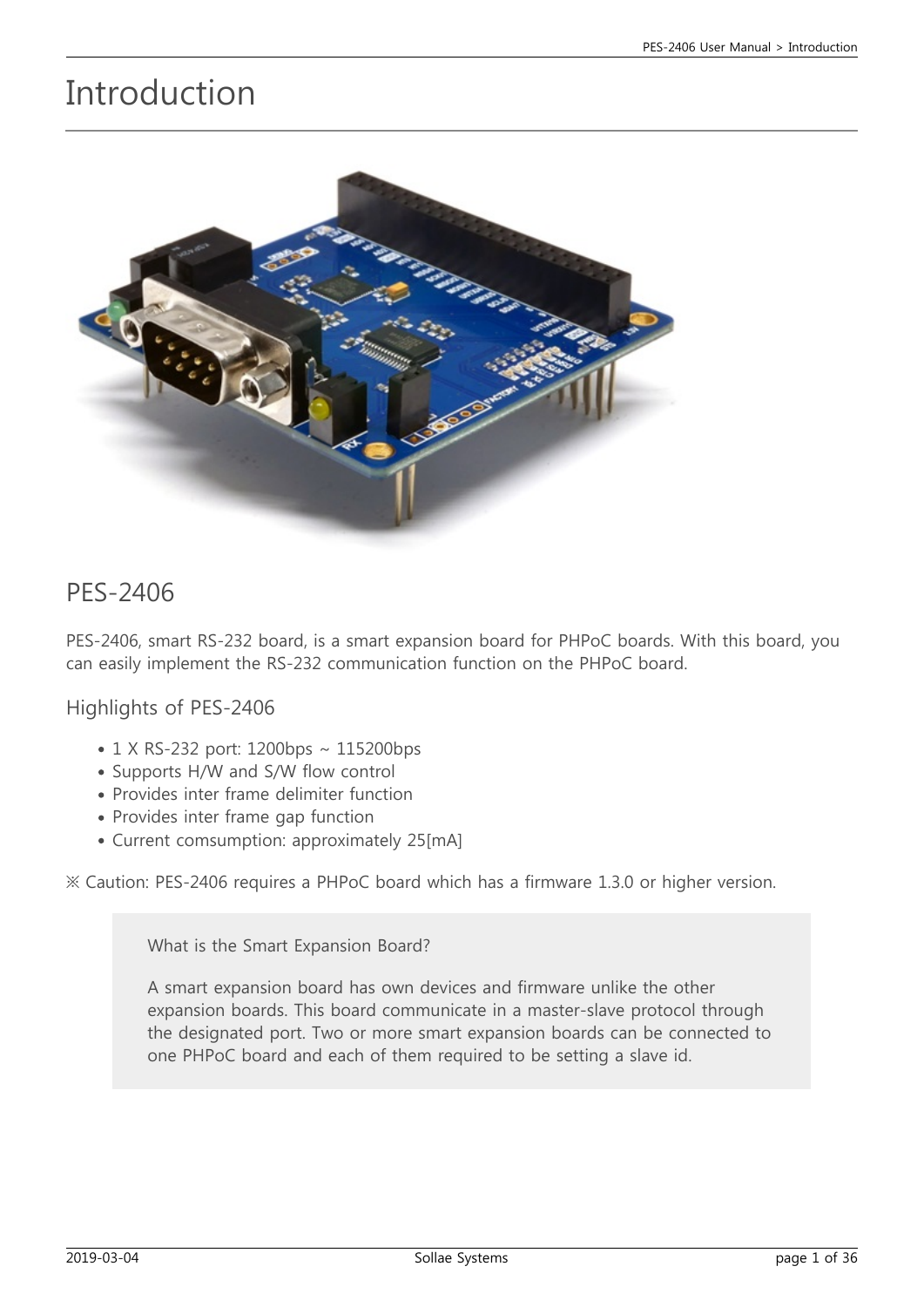# Dimension

Body



※ Dimensions(unit : mm) may vary according to a method of measurement.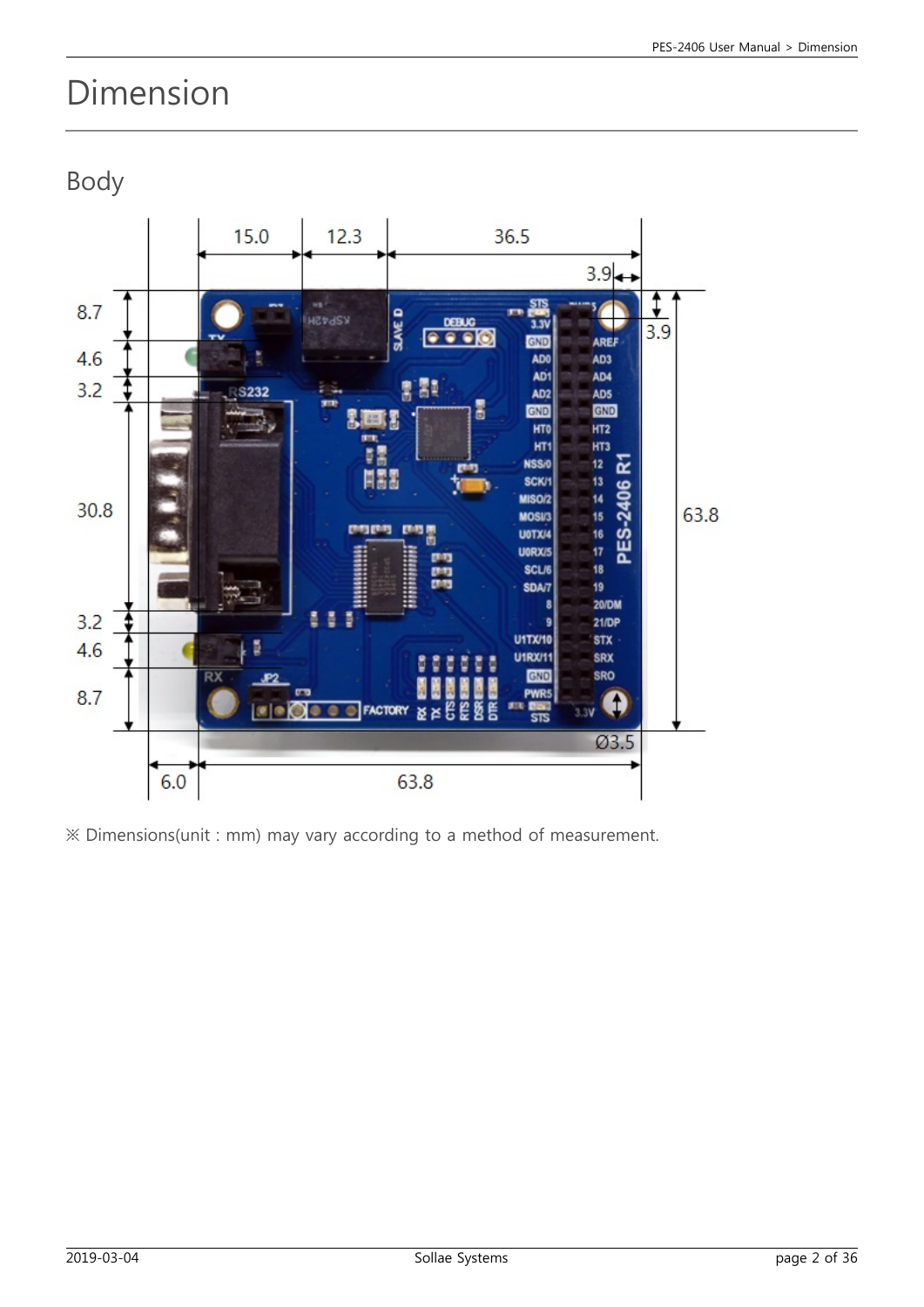# Schematic

This is the schematic of PES-2406.

[PES-2406-R1-PO.pdf](https://ns3.phpoc.com/support/manual/pes-2406_user_manual/img/PES-2406-R1-PO.pdf)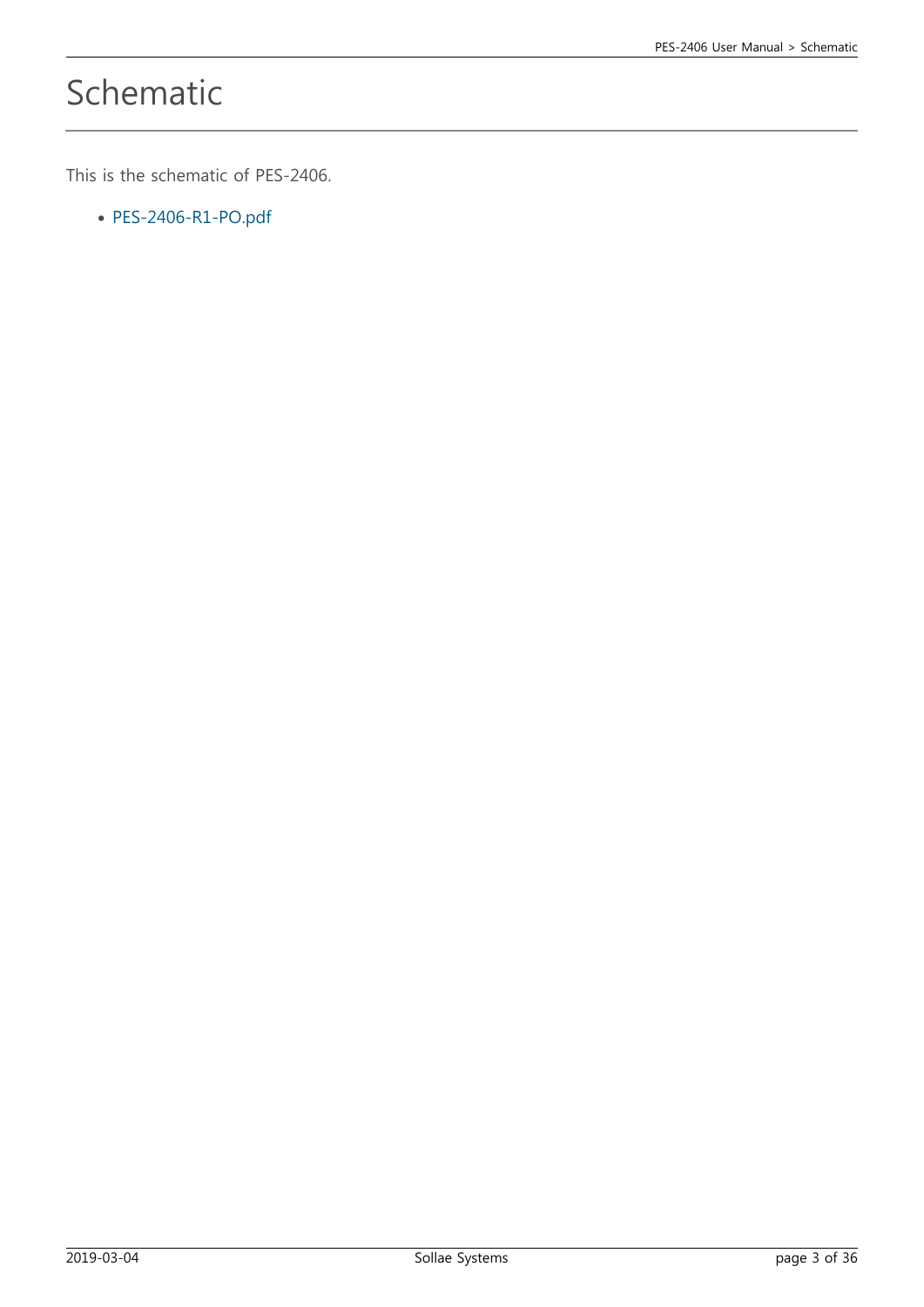## Layout

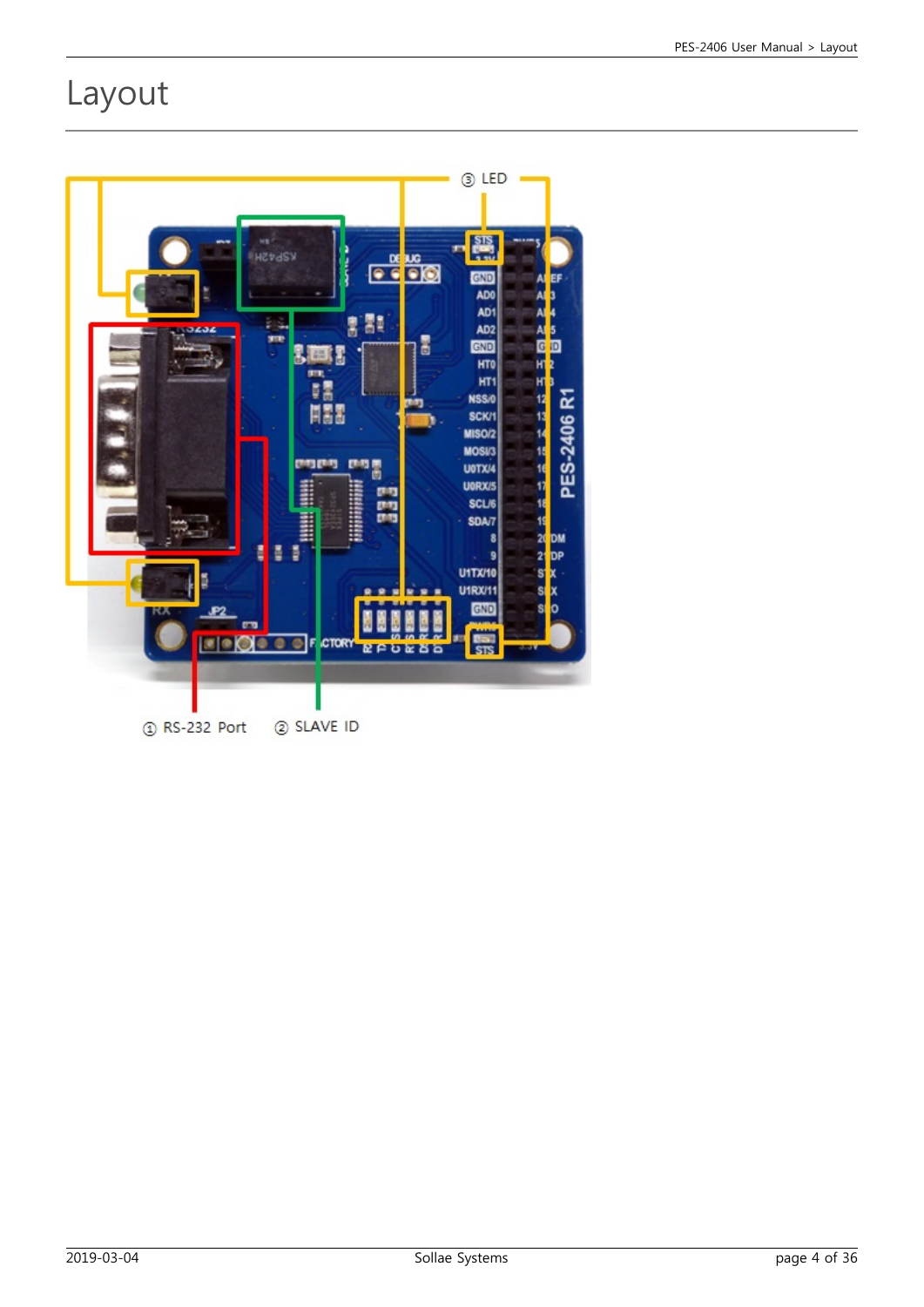### 1. RS-232 Port

The RS-232 port of the PES-2406 is a D-SUB 9-pin male connector. The pin map is as follows.



| Number | Name       | Description         | Level  | I/O | Wiring   |
|--------|------------|---------------------|--------|-----|----------|
|        | <b>DCD</b> | Data Carrier Detect | RS-232 | In  | Optional |
|        | <b>RXD</b> | Receive Data        | RS-232 | In  | Required |
|        | TXD        | Transmit Data       | RS-232 | Out | Required |
|        | <b>DTR</b> | Data Terminal Ready | RS-232 | Out | Optional |
|        | <b>GND</b> | Ground              | Ground |     | Required |
|        | <b>DSR</b> | Data Set Ready      | RS-232 | In  | Optional |
|        | <b>RTS</b> | Request To Send     | RS-232 | Out | Optional |
|        | <b>CTS</b> | Clear To Send       | RS-232 | In  | Optional |
|        | <b>RI</b>  | Ring Indicator      | RS-232 | In  | Optional |

### 2. SLAVE ID Switch

A slave ID is used when PHPoC board identifies each smart expansion board. So, each smart expansion board, which is connected to a PHPoC board, should have a unique slave ID. The slave ID can be set one of the numbers from 1 to 14 by 4 DIP switches as follows:

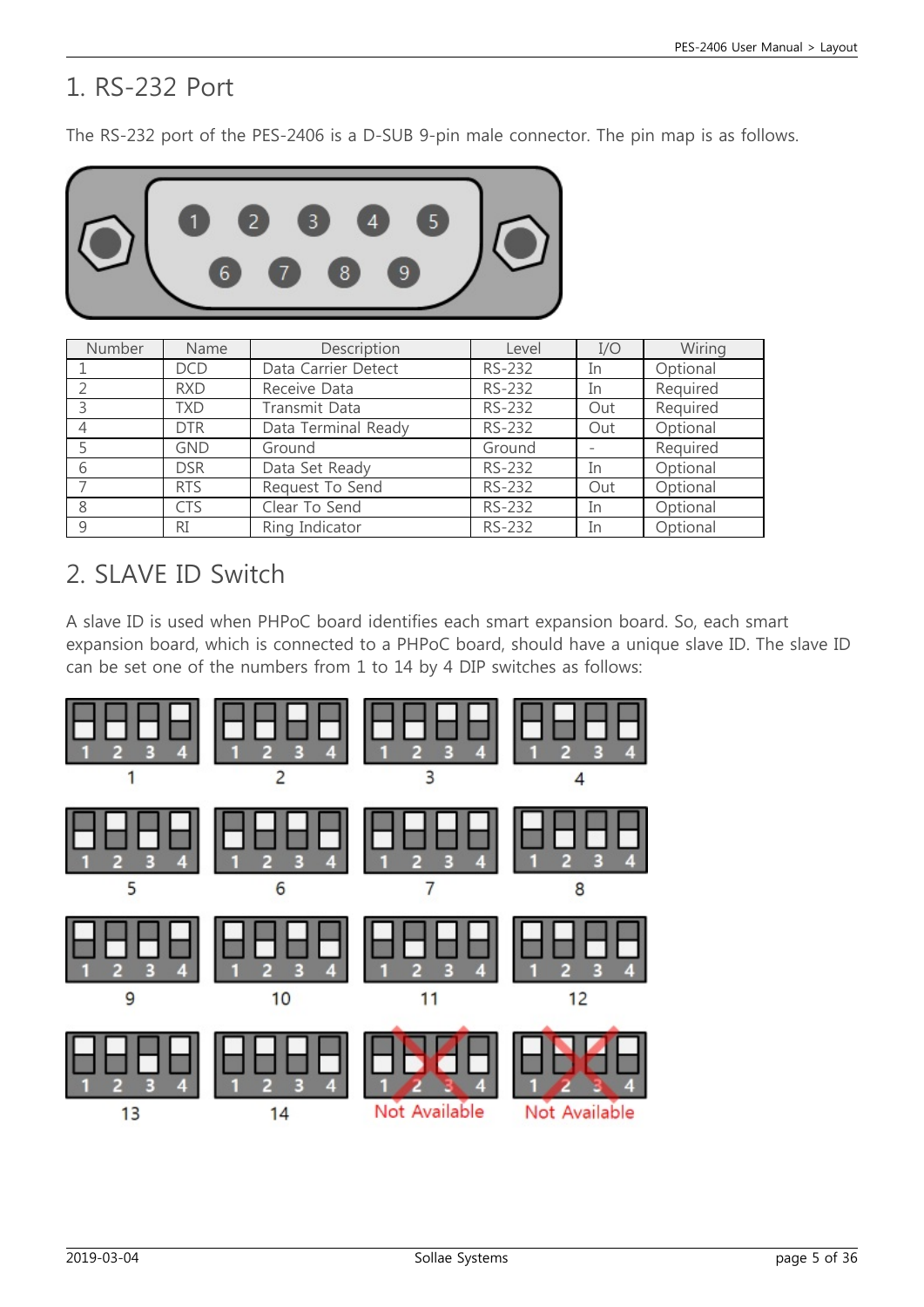### 3. LED

PES-2406 has 10 LEDs. Two of these are STS LEDs that indicate the status of the board. The one, on the top of the board, is connected to 3.3V and the other one, on the bottom of the board is connected to 5V. The rest eight of them are LEDs indicating various states of serial communication. The operation and meanings of each LED are as follows:

| Name       | Quantity | Type       | Color  | Operation                                                  |
|------------|----------|------------|--------|------------------------------------------------------------|
| <b>STS</b> |          | <b>SMD</b> | Red    | ID setting is normal > Repeated on / off every 1<br>second |
|            |          |            |        | ID setting is incorrect $>$ Fast flashing                  |
| <b>TX</b>  |          | DIP, SMD   | Green  | Blinks when sending data to the serial port                |
| <b>RX</b>  |          | DIP, SMD   | Yellow | Blinks when receiving data to the serial port              |
| <b>CTS</b> |          | <b>SMD</b> | Yellow | On when CTS signal is ON                                   |
| <b>RTS</b> |          | <b>SMD</b> | Green  | On when RTS signal is ON                                   |
| <b>DSR</b> |          | <b>SMD</b> | Yellow | On when DSR signal is ON                                   |
| <b>DTR</b> |          | <b>SMD</b> | Green  | On when DTR signal is ON                                   |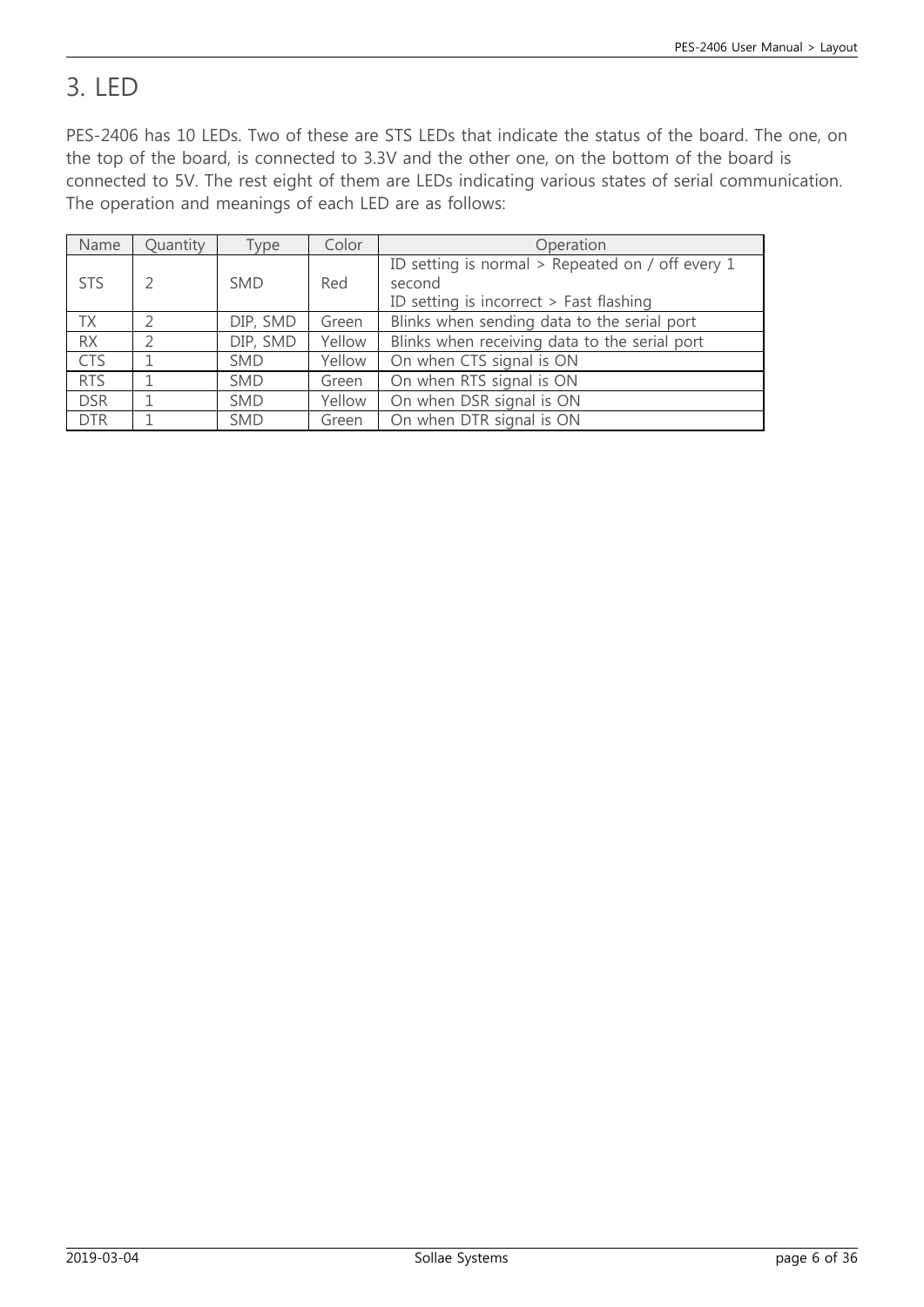## How to Use

The steps for using PES-2406 are as follows.

#### 1. Connect to a PHPoC board

PES-2406 cannot be used alone. Be sure to connect to PHPoC board.

### 2. Install Software (IDE)

PHPoC Debugger is a software which is used for configuring PHPoC products and developing PHPoC script. It is required to install this software on your PC because PES-2406 must be controlled by PHPoC.

- [PHPoC Debugger Download Page](https://ns3.phpoc.com/download.php#download_tools)
- [PHPoC Debugger Manual Page](https://ns3.phpoc.com/support/manual/phpoc_debugger_manual)

#### 3. Use SPC Library and Sample Codes

The SPC library is for smart expansion boards such as PES-2406. This library makes it easy for you to use smart expansion boards. Refer to the manual page of SPC library for more information.

• [SPC Library Manual Page](https://ns3.phpoc.com/support/manual/psp_library_reference/contents.php?id=l_sd_spc)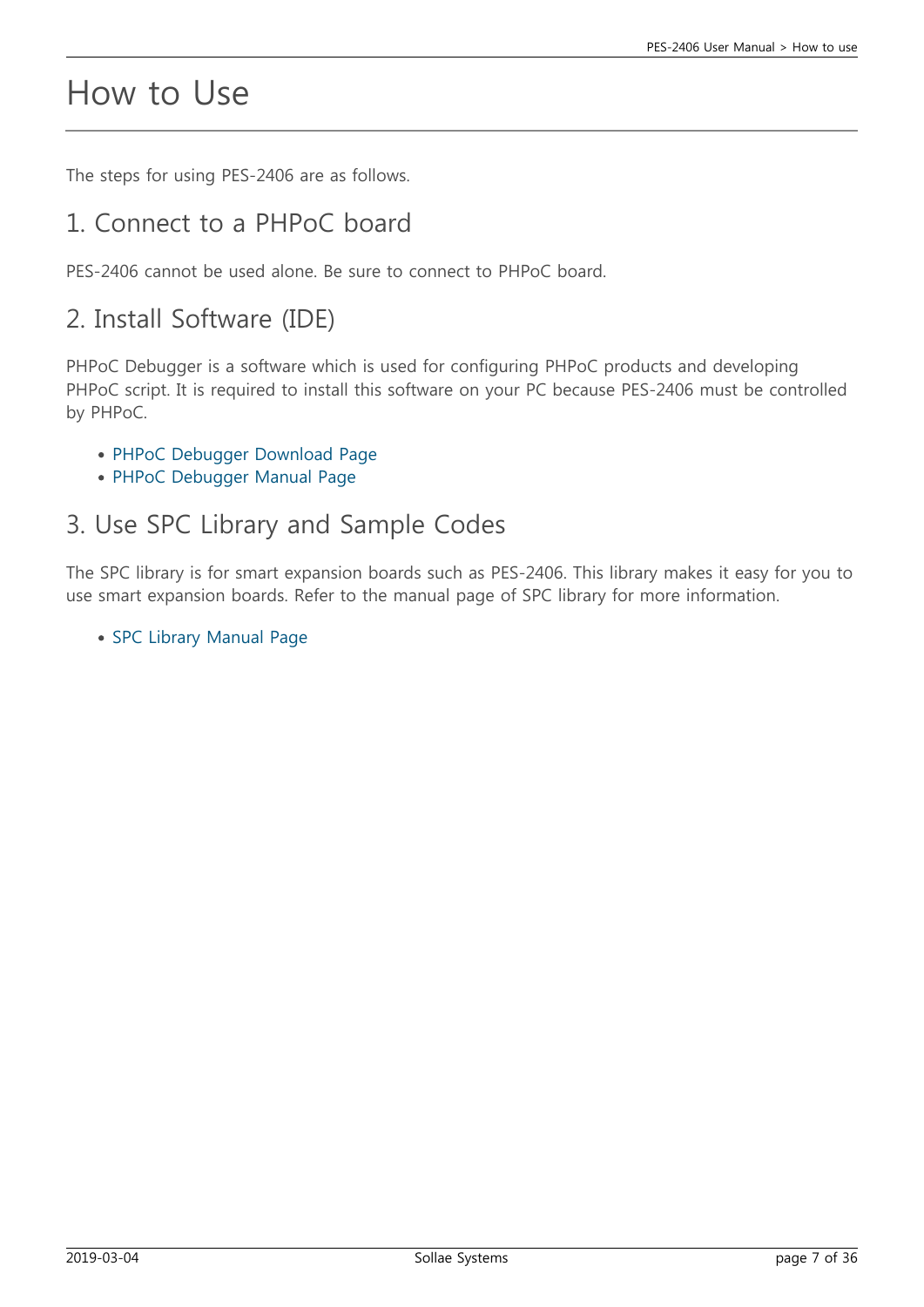## Commands

You can use spc\_request, spc\_request\_dev or spc\_request\_sys function when setting or using a smart expansion board.

> spc\_request(\$sid, 6, \$wbuf) spc\_request(\$sid, 7, \$rbuf) spc\_request\_dev(\$sid, \$cmd) spc\_request\_sys(\$sid, \$cmd)

- \$sid: slave ID
- \$wbuf: send buffer
- \$rbuf: receive buffer
- \$cmd: command string

### Common Commands of Smart Expansion Boards

Common commands can be used with spc\_request\_sys function and a list of the commands is as follows:

| ommand | <b>Dption</b>  | Description     |
|--------|----------------|-----------------|
| aet    | $\cdot$<br>did | get a device ID |
| aet    | $\sim$<br>uıd  | get a unique ID |

#### PES-2406 Commands

Dedicated commands for each smart expansion board can be used with spc request and spc request dev. The spc request function is used for sending and receiving data, and the spc\_request\_dev function is used for setting and checking status.

The list of PES-2406 commands is as follows:

| cmd | arg1    | arg2         | arg3                     |
|-----|---------|--------------|--------------------------|
|     | uart    | (parameters) |                          |
|     |         | (signal)     |                          |
|     | modem   | rts          | (rts signal)             |
|     |         | dtr          | (dtr signal)             |
| set | count   | (counter)    | (value)                  |
|     | ifg     | (bits)       | $\qquad \qquad -$        |
|     | ifd     | (del)        | $\overline{\phantom{a}}$ |
|     |         | (start_del)  | (end_del)                |
|     |         |              |                          |
|     | txdelay | (bits)       |                          |
|     | break   | (time)       |                          |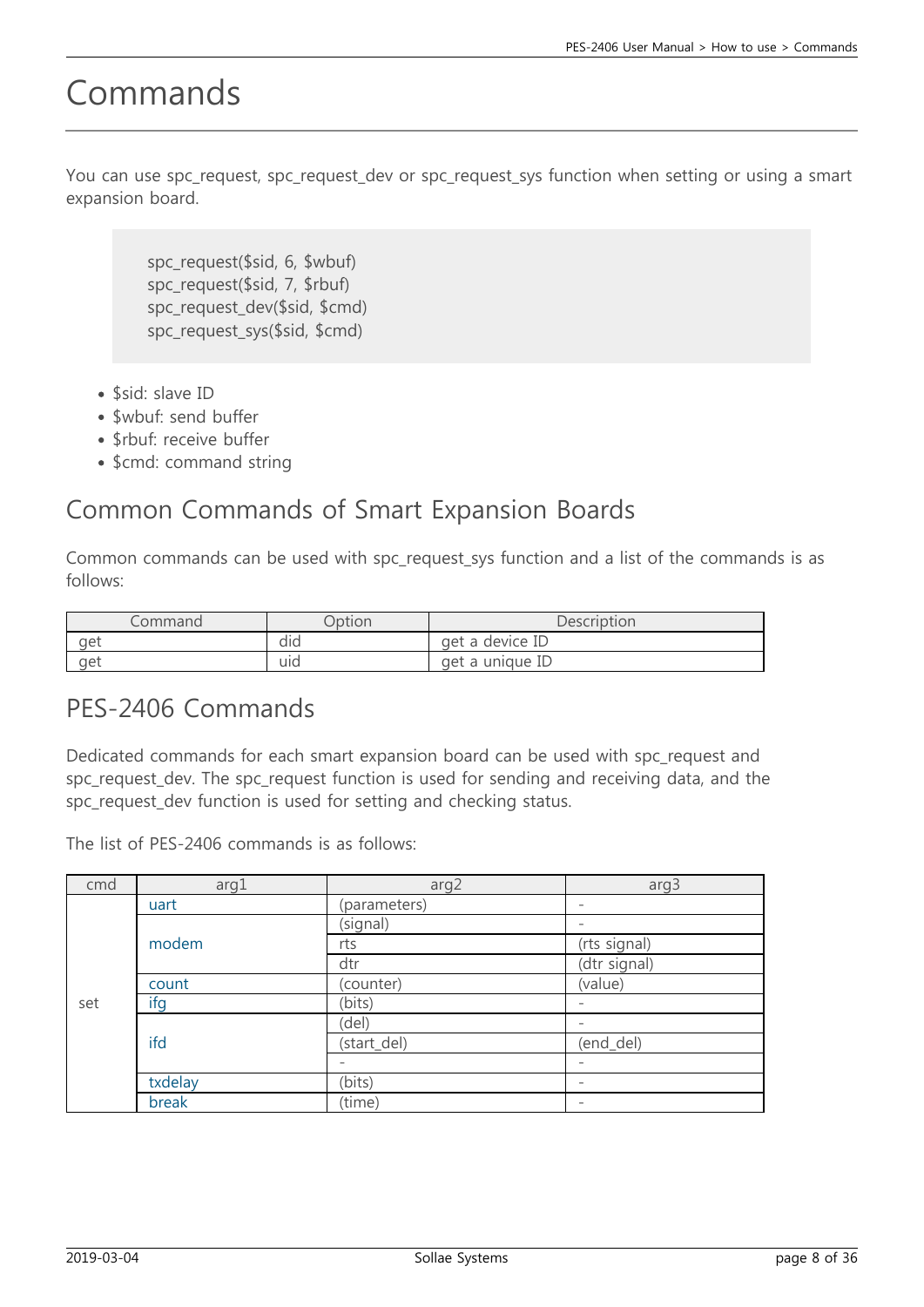|     | uart    | $\overline{\phantom{a}}$ |                          |
|-----|---------|--------------------------|--------------------------|
|     | modem   | (signal)                 |                          |
|     | count   | $\overline{(counter)}$   |                          |
|     | rxlen   | [del]                    | $\qquad \qquad$          |
|     | txfree  |                          |                          |
| get | rxbuf   | $\qquad \qquad$          |                          |
|     | txbuf   | $\overline{\phantom{a}}$ | $\overline{\phantom{0}}$ |
|     | ifg     | $\overline{\phantom{a}}$ |                          |
|     | ifd     | $\qquad \qquad$          |                          |
|     | txdelay | $\overline{\phantom{a}}$ | $\overline{\phantom{a}}$ |

※ (): mandatory, []: optional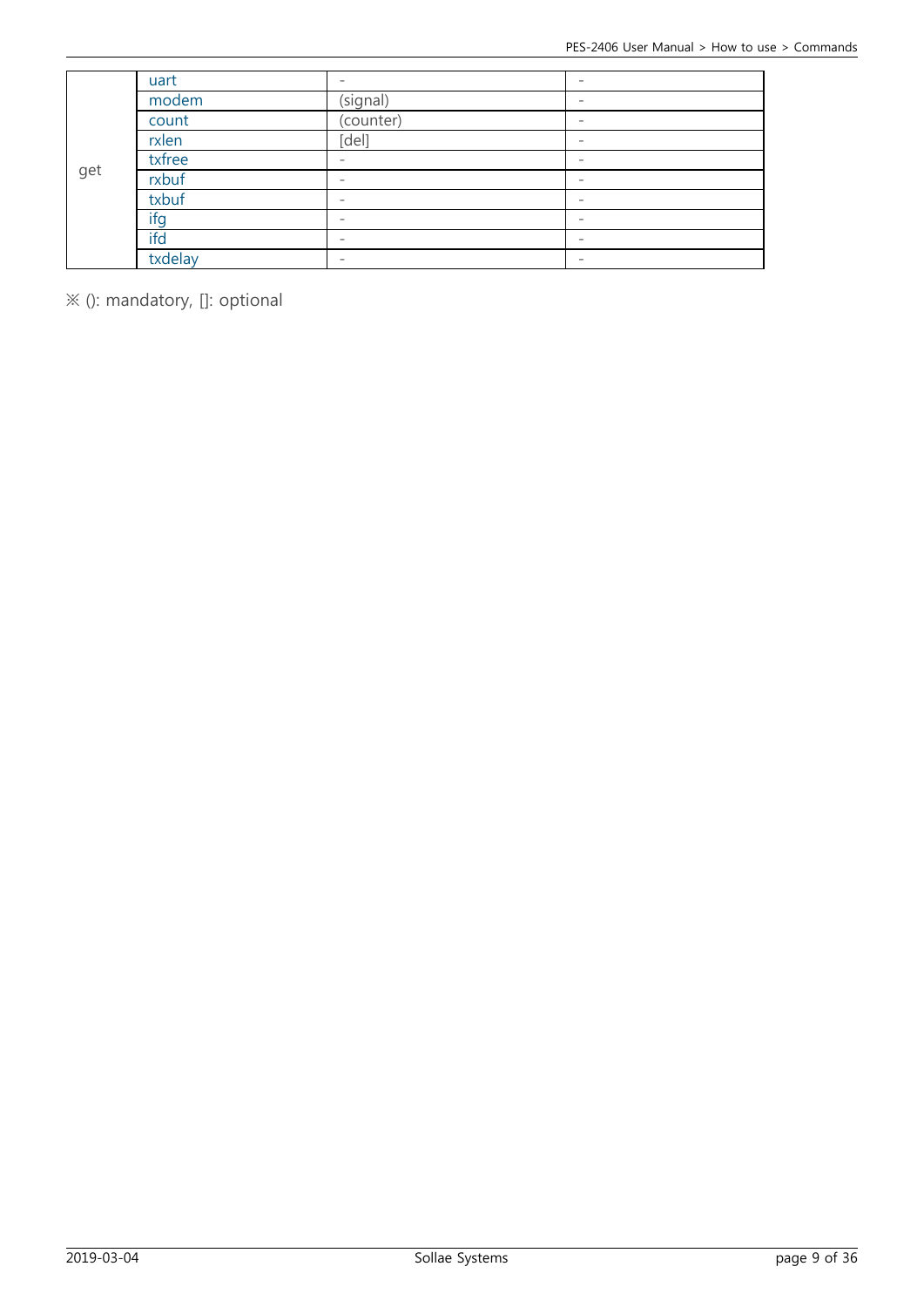# Settings

The command to set PES-2406 is set.

- [Communication parameter\(set uart\)](https://ns3.phpoc.com/support/manual/pes-2406_user_manual/contents.php?id=use_set_uart)
- [Modem line signal\(set modem\)](https://ns3.phpoc.com/support/manual/pes-2406_user_manual/contents.php?id=use_set_modem)
- [Counter values\(set count\)](https://ns3.phpoc.com/support/manual/pes-2406_user_manual/contents.php?id=use_set_count)
- [Inter frame gap\(set ifg\)](https://ns3.phpoc.com/support/manual/pes-2406_user_manual/contents.php?id=use_set_ifg)
- [Inter frame delimiter\(set ifd\)](https://ns3.phpoc.com/support/manual/pes-2406_user_manual/contents.php?id=use_set_ifd)
- [Transmission delay\(set txdelay\)](https://ns3.phpoc.com/support/manual/pes-2406_user_manual/contents.php?id=use_set_txdelay)
- [Sending break signal\(set break\)](https://ns3.phpoc.com/support/manual/pes-2406_user_manual/contents.php?id=use_set_break)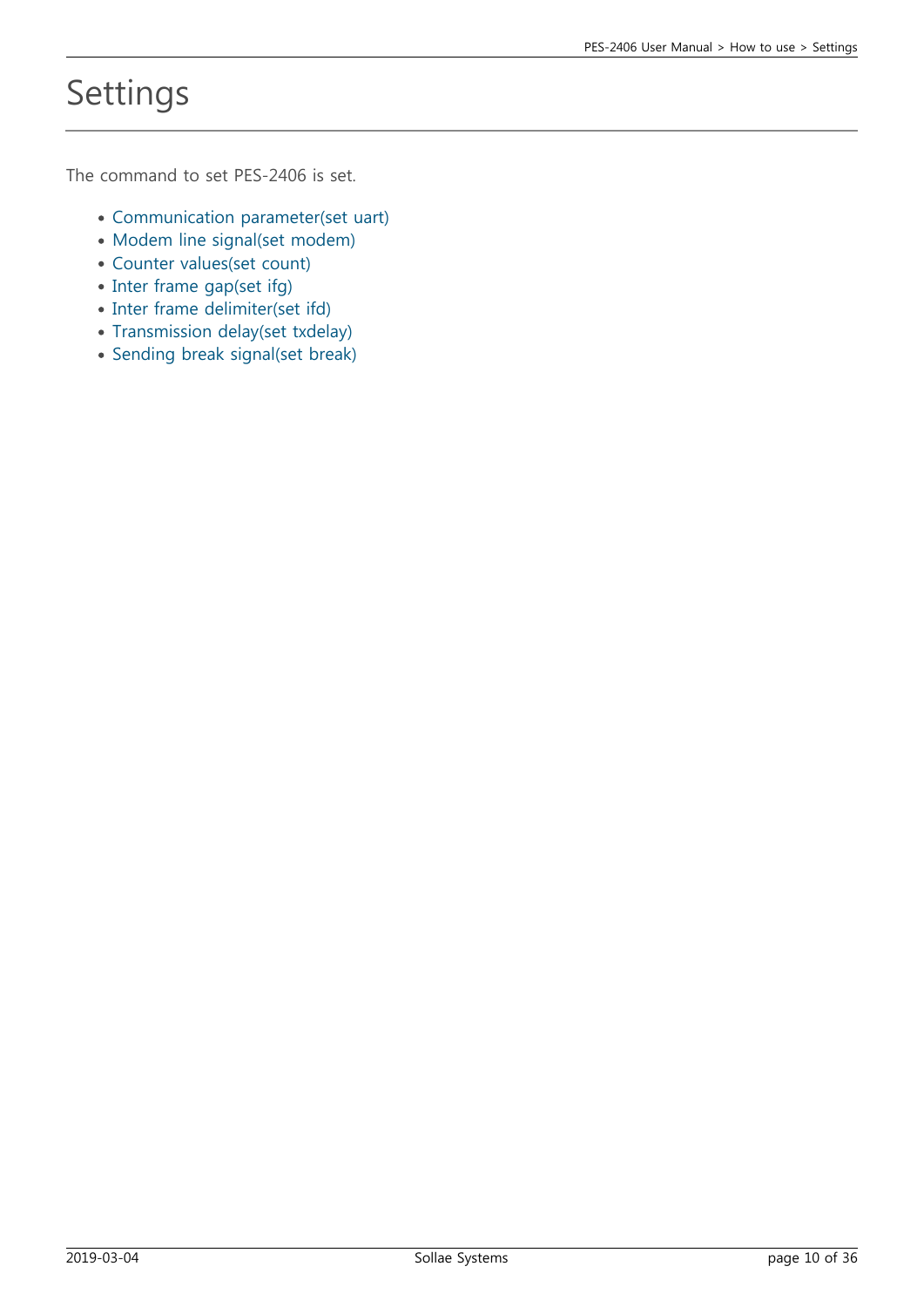## Communication Parameter

The command to set RS-232 communication parameters is uart.

"set uart (parameter)"

Specify a string of the following form in parameter.

"(baudrate)[parity[data bit[stop bit[flow control]]]]"

※ (): mandatory, []: optional

| Paramater    | Values             | Description                                                    | Default Value |
|--------------|--------------------|----------------------------------------------------------------|---------------|
| baudrate     | $1200 \sim 115200$ | baudrate(bps)                                                  | 115200        |
| parity       | $N, E, O, M$ or S  | parity bit<br>(N: None, E: Even, O: Odd,<br>M: Mark, S: Space) | N             |
| data bit     | 8 or 7             | data bit                                                       |               |
| stop bit     | $1$ or $2$         | stop bit                                                       |               |
| flow control | $N, H$ or $S$      | flow control<br>(N: None, H: RTS/CTS, S: Xon/Xoff)             | N             |

• an example of setting communication parameters

```
<?php
include "/lib/sd_spc.php";
$sid = 14;spc_reset();
spc_sync_baud(115200);
spc_request_dev($sid, "set uart 115200");
echo spc_request_dev($sid, "get uart"), "\r\m"; // output: 115200N81N
spc_request_dev($sid, "set uart 115200N81");
echo spc_request_dev($sid, "get uart"), "\r\m"; // output: 115200N81N
spc_request_dev($sid, "set uart 9600E72H");
echo spc_request_dev($sid, "get uart"); // output: 9600E72H
?>
```
※ Note: The flow control(H and S) and the setting of inter frame gap ("set ifg") cannot be used at the same time.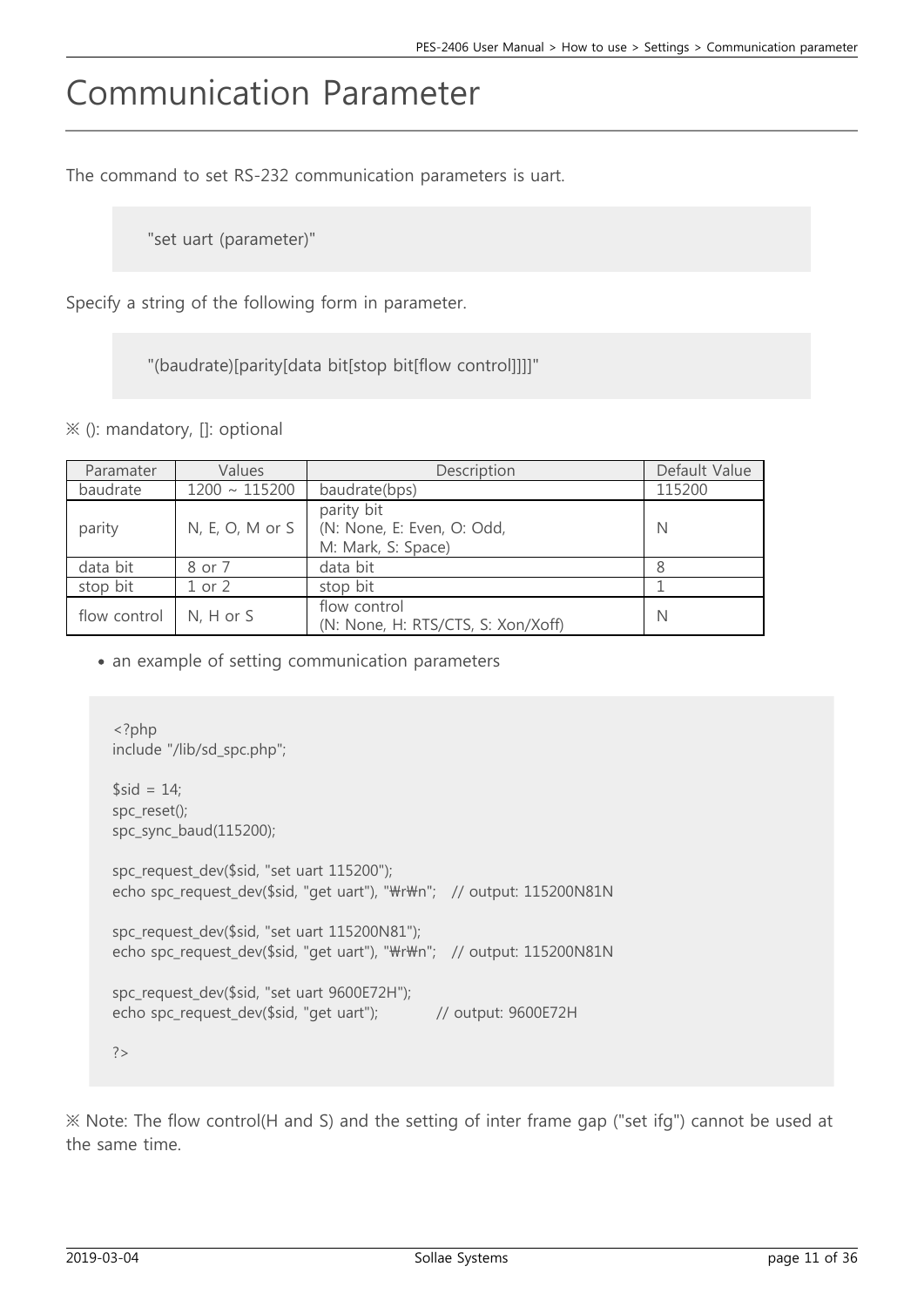# Modem Line Signal

The command to set modem line signals is modem. The modem line signals that can be controlled by this command are RTS and DTR, and both signals can be set simultaneously or individually.

#### Simultaneous setting

"set modem (signal)"

Enter a two digit binary number in signal.

The first digit indicates the value of the RTS signal, and the second digit indicates the value of the DTR signal. A value of 0 indicates an active state, and a value of 1 indicates an inactive state.

| Value | RTS state | DTR state |
|-------|-----------|-----------|
| 00    | active    | active    |
| 01    | active    | inactive  |
| 10    | inactive  | active    |
|       | inactive  | inactive  |

• an example of simultaneous setting

```
<?php
include "/lib/sd_spc.php";
$sid = 14:
spc_reset();
spc_sync_baud(115200);
spc_request_dev($sid, "set uart 115200N81");
spc_request_dev($sid, "set modem 11"); // RTS & DTR: active
echo spc_request_dev($sid, "get modem"), "\r\m"; // output(e.g.): 111111
sleep(1);
spc_request_dev($sid, "set modem 00"); // RTS & DTR: inactive
echo spc_request_dev($sid, "get modem"), "\r\m"; // output(e.g.): 110101
sleep(1);
?
```
#### Individual setting

"set modem rts (rts signal)" "set modem dtr (dtr signal)"

Input 1 digit of binary in signal.

A value of 0 indicates an active state, and a value of 1 indicates an inactive state.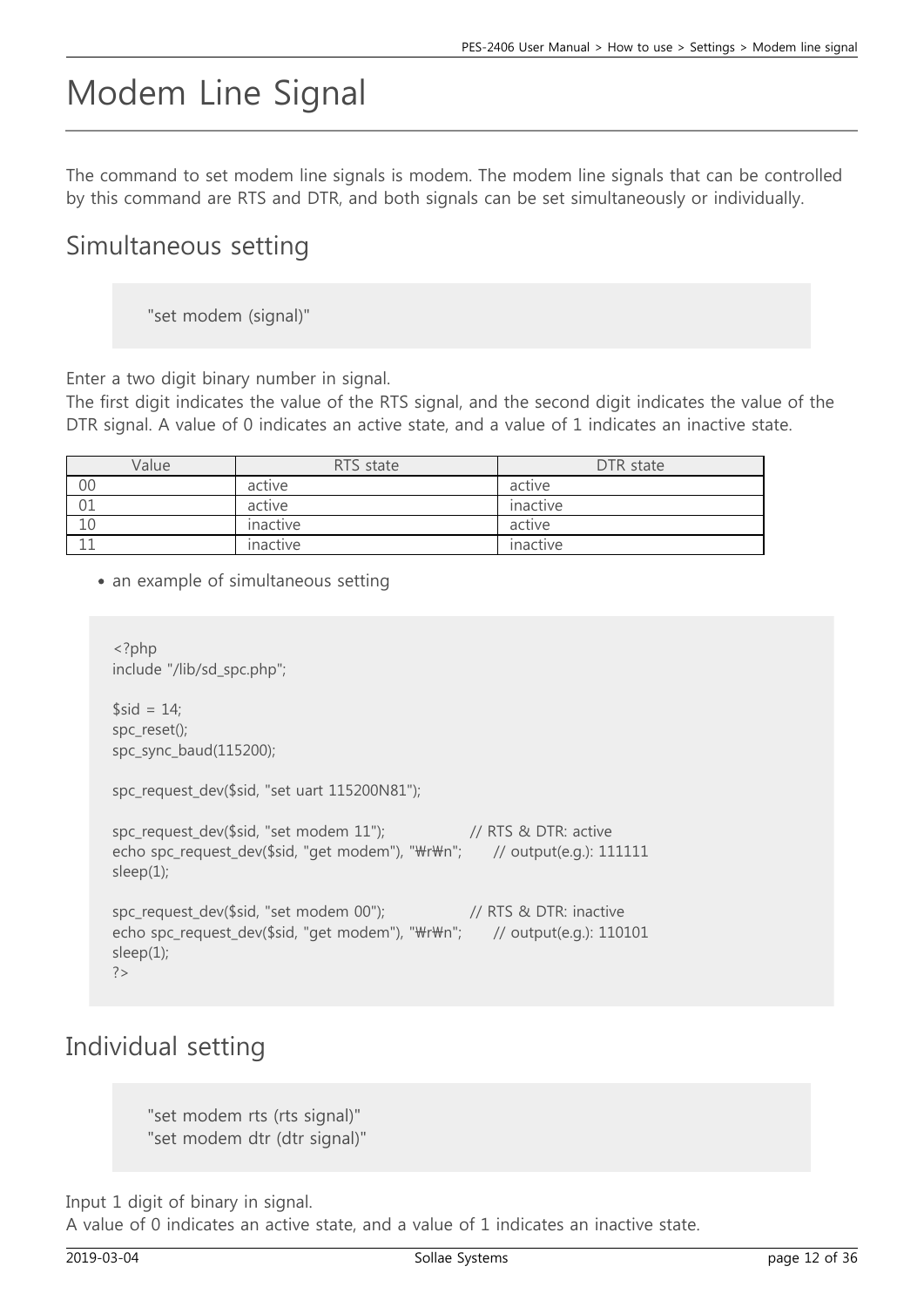• an example of individual setting

```
<?php
include "/lib/sd_spc.php";
$sid = 14;
spc_reset();
spc_sync_baud(115200);
spc_request_dev($sid, "set uart 115200N81");
spc_request_dev($sid, "set modem rts 1"); // RTS: active
echo spc_request_dev($sid, "get modem rts"), "\r\m"; // output(e.g.): 1
sleep(1);
spc_request_dev($sid, "set modem dtr 1"); // DTR: active
echo spc_request_dev($sid, "get modem dtr"); // output(e.g.): 1
?
```
※ Note: The setting modem line signal ("set modem") and hardware flow control (RTS / CTS) can not be used at the same time.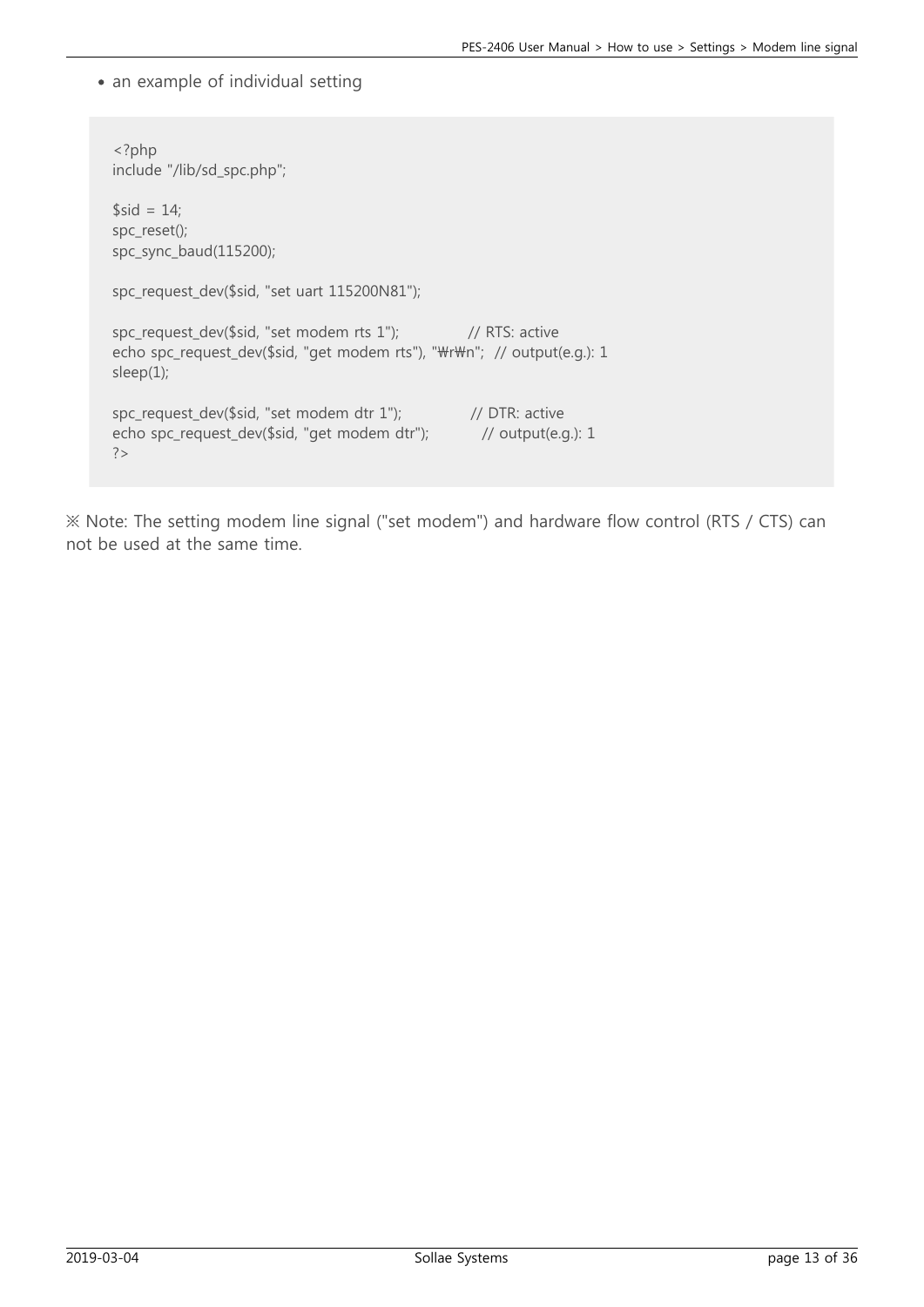### Counter Values

The command to set internal counter values is count.

"set count (counter) (value)"

Specify a counter name and value to counter and value.

| Counter | Description                        |
|---------|------------------------------------|
| rx      | received byte                      |
| tx      | transmitted byte                   |
| rf      | received frame                     |
| tf      | transmitted byte                   |
| pe      | perity error                       |
| fe      | framing error                      |
| oe      | overrun error                      |
| be      | break error                        |
| rbo     | receive buffer overflow            |
| tbo     | transmit buffer overflow           |
| rfo     | received frame pointer overflow    |
| tfo     | transmitted frame pointer overflow |

• an example of setting counter values

```
<?php
include "/lib/sd_spc.php";
$sid = 14;spc_reset();
spc_sync_baud(115200);
spc_request_dev($sid, "set uart 115200N81");
spc_request_dev($sid, "set count rx 0");
spc request dev($sid, "set count tx 0");
spc_request_dev($sid, "set count rf 0");
spc_request_dev($sid, "set count tf 0");
spc_request_dev($sid, "set count pe 0");
spc_request_dev($sid, "set count fe 0");
spc_request_dev($sid, "set count oe 0");
spc_request_dev($sid, "set count be 0");
spc_request_dev($sid, "set count rbo 0");
spc request dev($sid, "set count tbo 0");
spc_request_dev($sid, "set count rfo 0");
spc_request_dev($sid, "set count tfo 0");
?>
```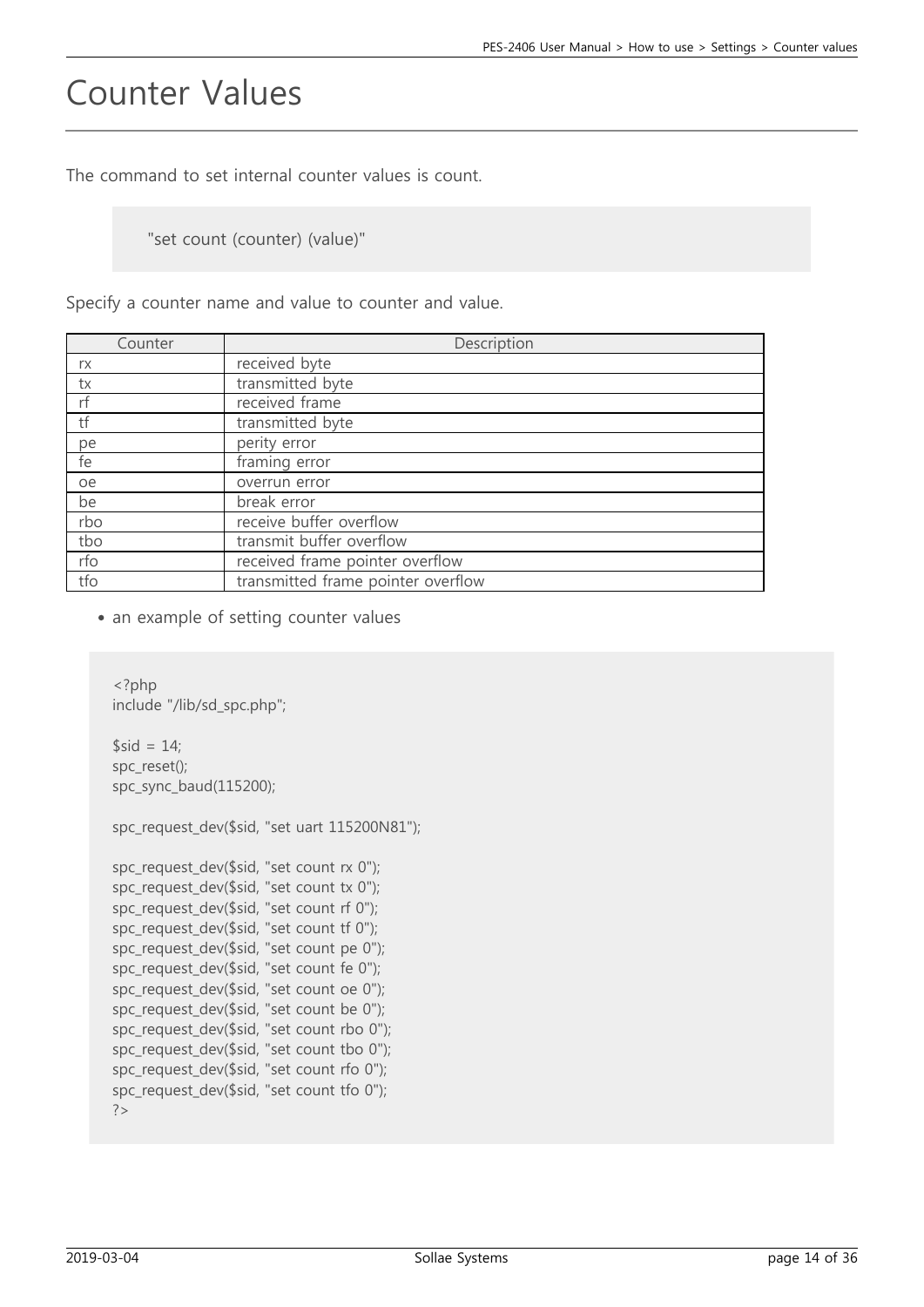### Inter Frame Gap

The command to set inter frame gap is ifg.

"set ifg (bits)"

Specify a interval to bits.

The inter frame gap is a way to distinguish frames using time. The interval can be set from 0 to 30000 in bit unit. For example, if you set the frame interval to 10 at 9600 bps, the actual setup time will be about 0.001 seconds (= 10/9600). Even if the unit is set to the same value, the set time differs if the communication speed is different.

#### In the case of transmitting data

The transmitted frames are transmitted at the set frame interval.

• an example of transmit frames with inter frame gap

```
<?php
include "/lib/sd_spc.php";
$sid = 14;
spc_reset();
spc_sync_baud(115200);
spc_request_dev($sid, "set uart 115200N81");
// set frame to frame interval : 100 milliseconds
spc_request_dev($sid, "set ifg 11520");
spc request($sid, 7, "This is the first frame.\forall r \forall m");
spc_request($sid, 7, "This is the second frame.\r\mIt will be transmitted 100 milliseconds later right
after the first packet has been transmitted. \forall r \forall m");
?>
```
#### In the case of receiving data

If there is no new data until the set time while receiving the data, the data received up to that point is recognized as one frame. At this time, you can check the frame length with "get rxlen" command and receive data in frame units.

• an example of receive frames with inter frame gap

```
<?php
include "/lib/sd_spc.php";
```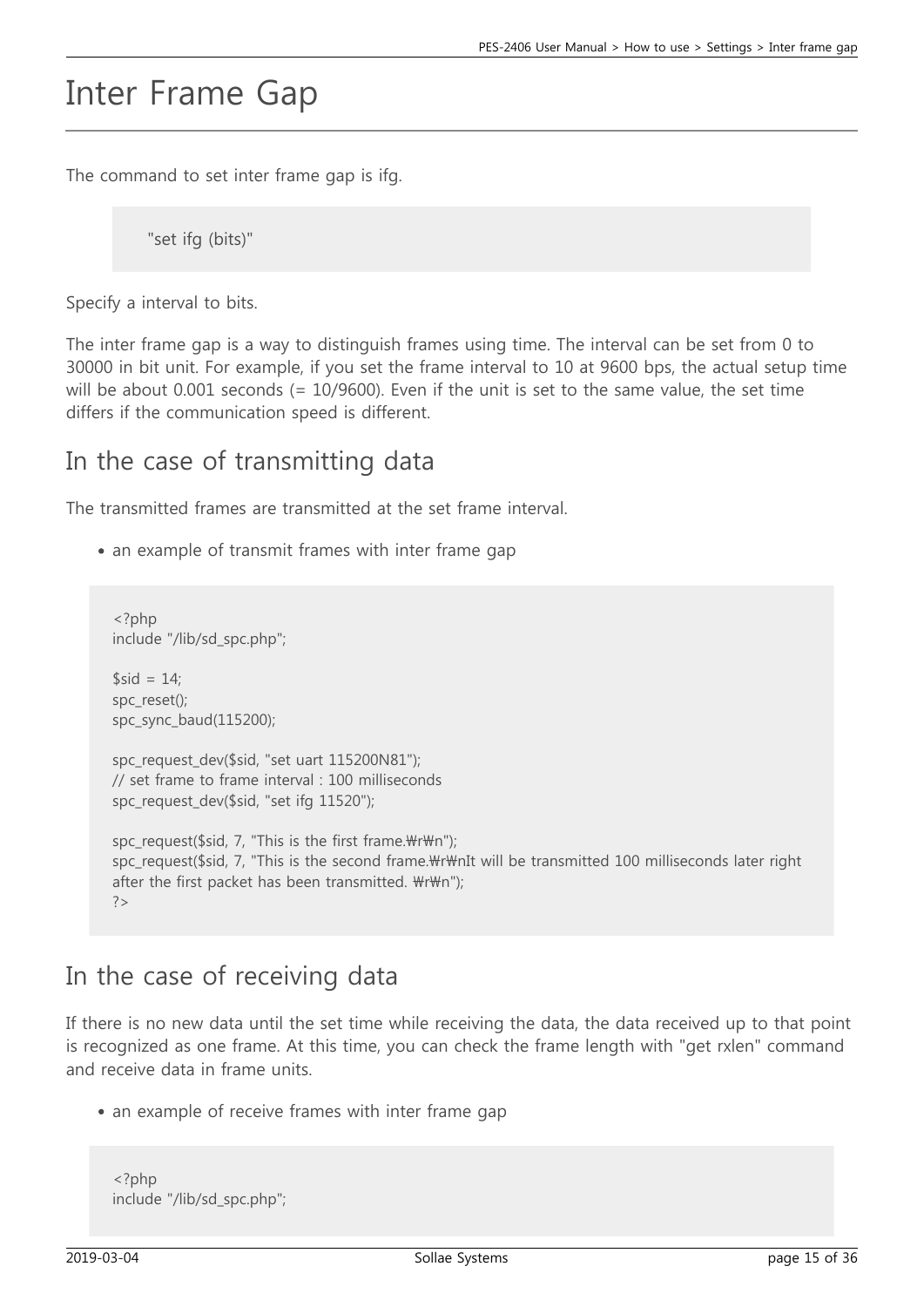```
$rbuf = ";
$sid = 14;spc_reset();
spc_sync_baud(115200);
spc_request_dev($sid, "set uart 115200N81");
// set frame to frame interval : 100 milliseconds
spc_request_dev($sid, "set ifg 11520");
while(1)
{
    $rlen = (int)spc_request_dev($sid, "get rxlen");
   if(\text{$rlen} > 0) {
       $rbuf = spc_request($sid, 6, "$rlen");
      echo "frame length = \frac{1}{2}rlen\r\mn";
       hexdump($rbuf);
    }
}
?>
```
※ Note: The setting of inter frame gap ("set ifg") and the flow control(H and S) cannot be used at the same time.

※ Note: The setting of inter frame gap ("set ifg") and the setting of inter frame delimiter ("set ifd") cannot be used at the same time.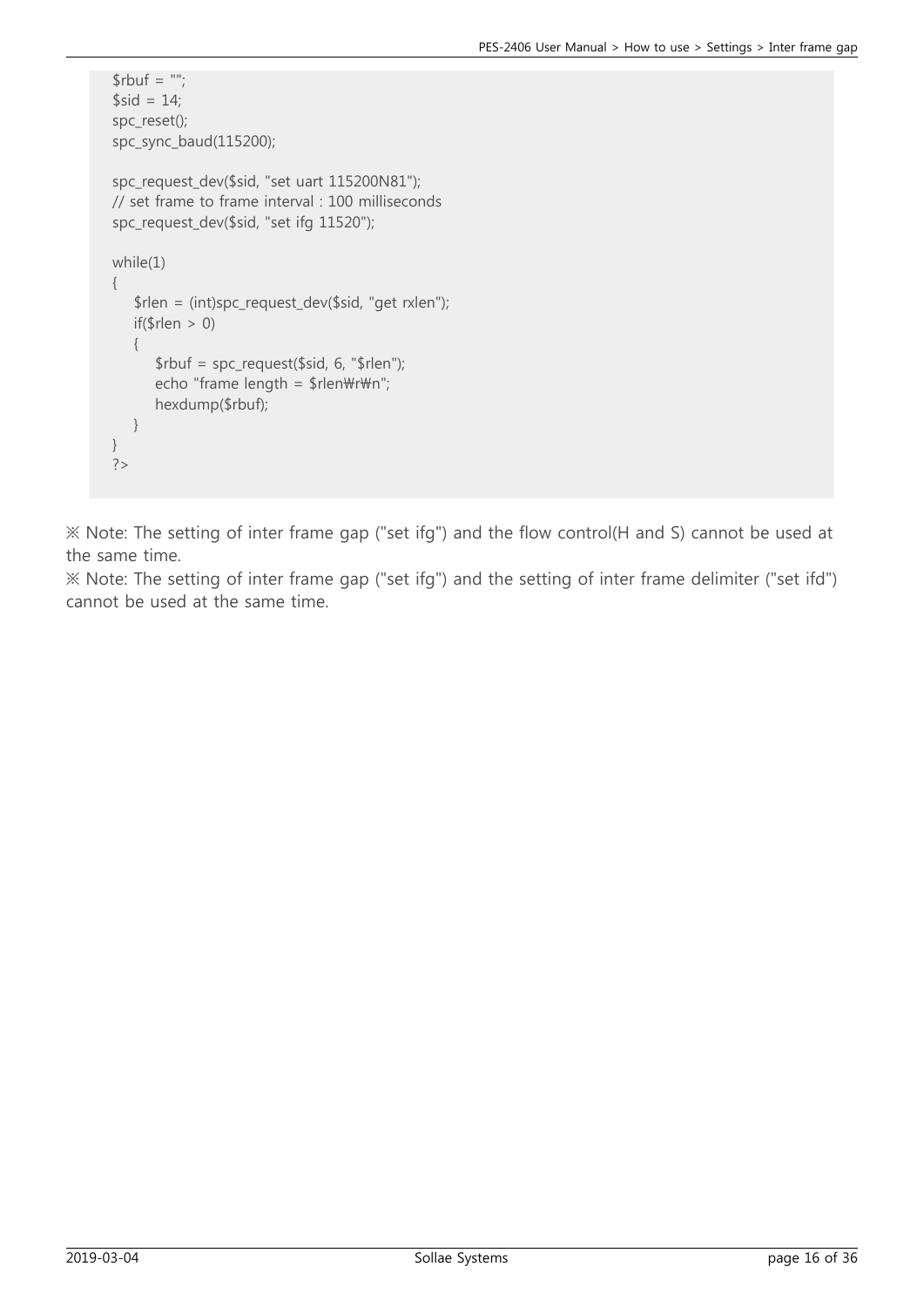## Inter Frame Delimiter

The command to set inter frame delimiter is ifd. While receiving data, PES-2406 distinguishes frames with the designated delimiter by this command. At this time, you can check the frame length with "get rxlen" command and receive data in frame units.

#### Setting inter frame delimiter

• Separating frames from the end

Set the delimiter as follows to separate frames from the end.

"set ifd (del)"

If you set a delimiter in the del, data up to the delimiter is considered as one frame. The delimiter must be set in hexadecimal string form and can be set from 2 bytes to 64 bytes.

• Separating frames from both ends

Set two delimiters as follows to separate frames from both ends.

"set ifd (start\_del) (end\_del)"

If you set two frame delimiters, the data from the first delimiter to the second delimiter becomes one frame. Both delimiters and the data between delimiters are valid but the rest of the data is ignored. The total length of two frame delimiters can not exceed 64 bytes.

#### Unsetting inter frame delimiter

How to unset inter frame delimiter is as follows:

"set ifd"

If you do not specify anything after the ifd command as above, the frame delimiter is unset.

• an example of setting and unsetting delimiter

```
<?php
include "lib/sd_spc.php";
```
 $$sid = 14;$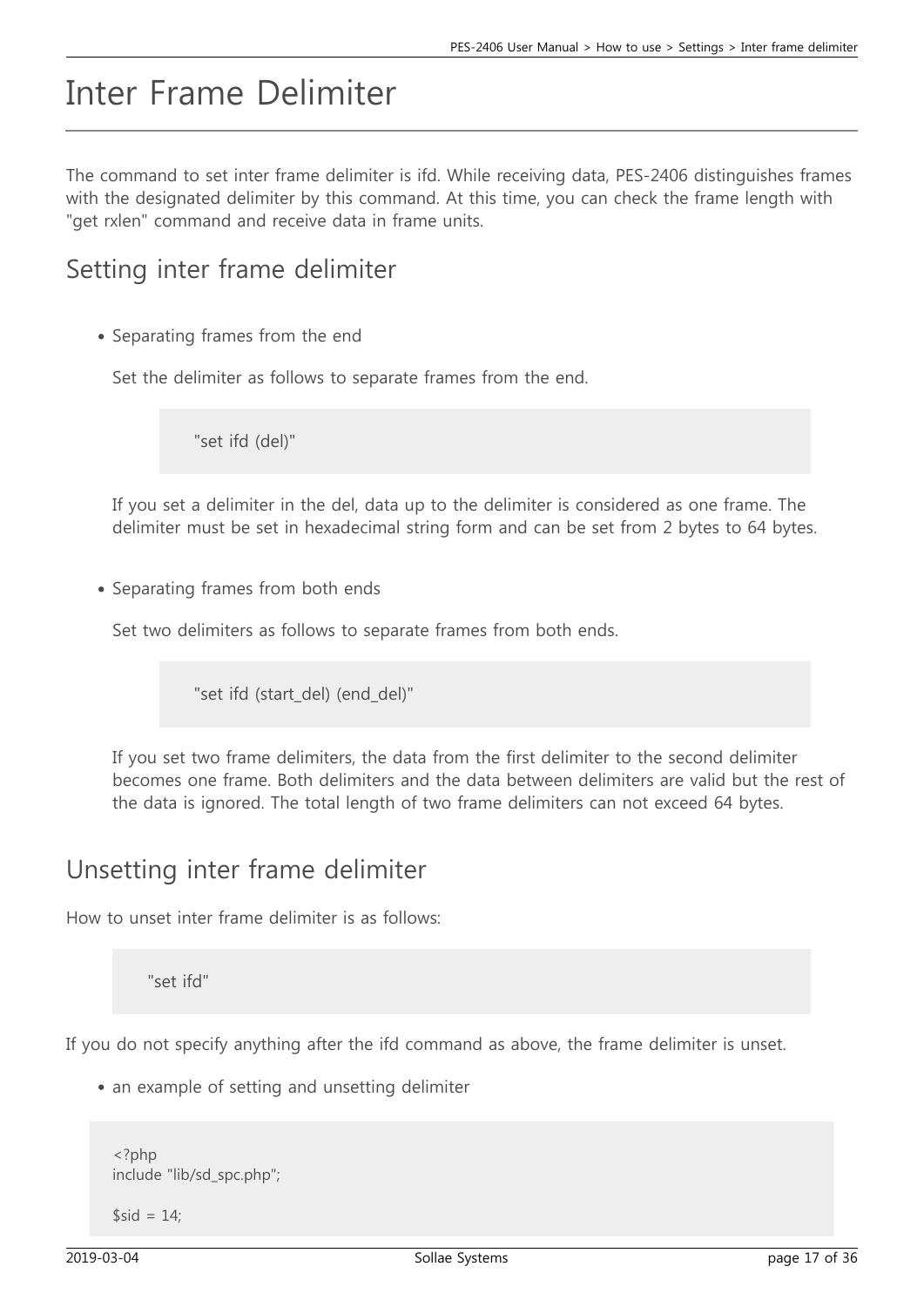```
spc_reset();
spc_sync_baud(115200);
spc_request_dev($sid, "set uart 115200");
spc_request_dev($sid, "set ifd 1b01");
echo spc_request_dev($sid, "get ifd"), "\r\m"; // output: 1b01
spc_request_dev($sid, "set ifd 1b02 1b03");
echo spc_request_dev($sid, "get ifd"), "\r\m"; // output: 1b02 1b03
spc_request_dev($sid, "set ifd");
echo spc_request_dev($sid, "get ifd"), "\r\n"; // output:
```
• an example of sending and receiving data with delimiter

This example uses 0x0d as a delimiter to receive data on a frame-by-frame basis and send the data back.

```
<?php
include "/lib/sd_spc.php";
$rwbuf = ";
$sid = 14;spc_reset();
spc_sync_baud(115200);
spc_request_dev($sid, "set uart 115200N81");
spc_request_dev($sid, "set ifd 0d");
while(1)
{
   $txfree = (int)spc request dev($sid, "get txfree");
    $rlen = (int)spc_request_dev($sid, "get rxlen");
   if(\$rlen > 0)
    {
       if($rlen <= $txfree)
\{ // receive data
          $rwbuf = spc_request($sid, 6, "$rlen");
          // send data
          spc_request($sid, 7, $rwbuf);
          // print data
          echo $rwbuf;
       }
    }
    usleep(1000);
}
```
 $?$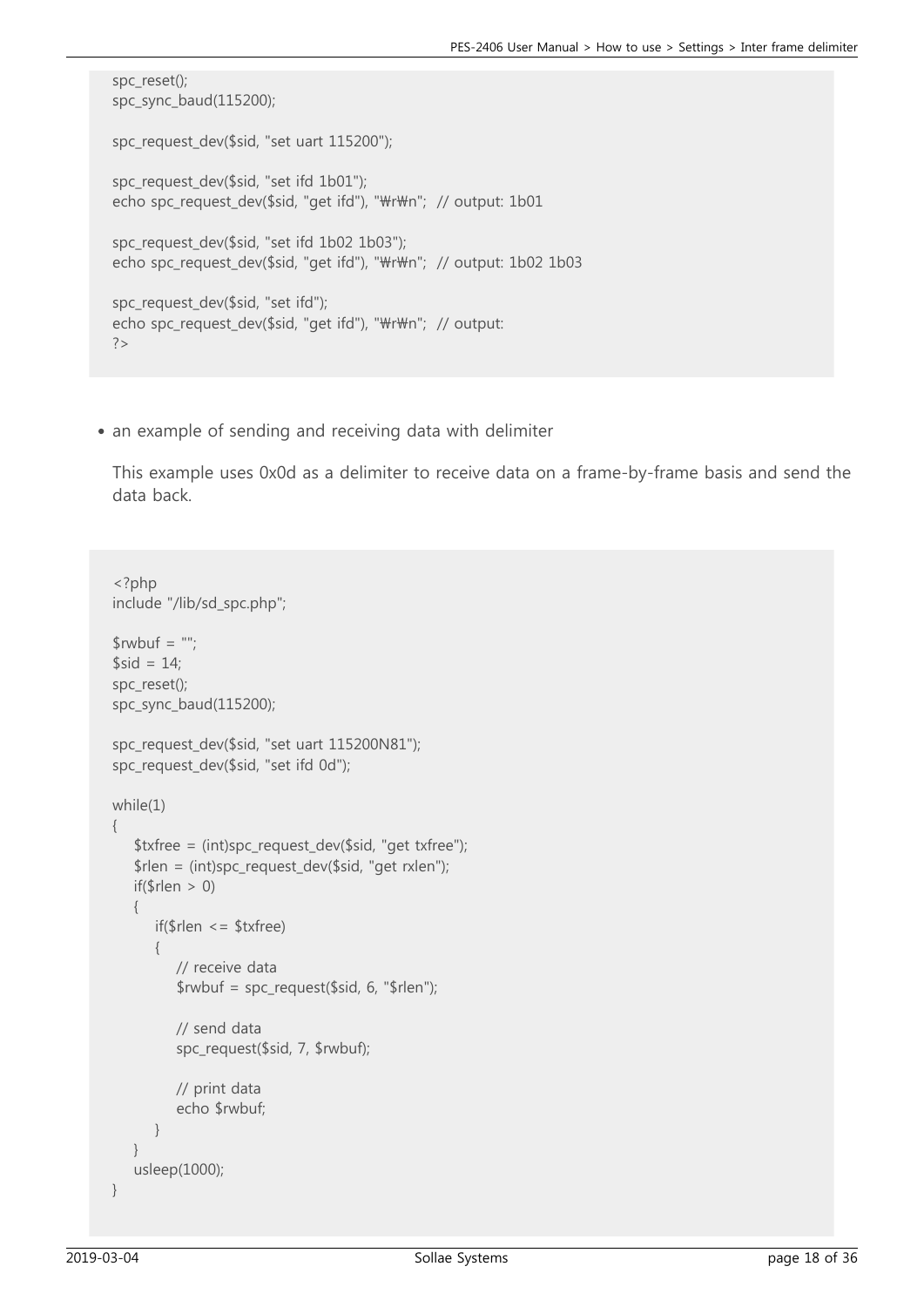※ Note: The setting of inter frame delimiter ("set ifd") and the setting of inter frame gap ("set ifg") cannot be used at the same time.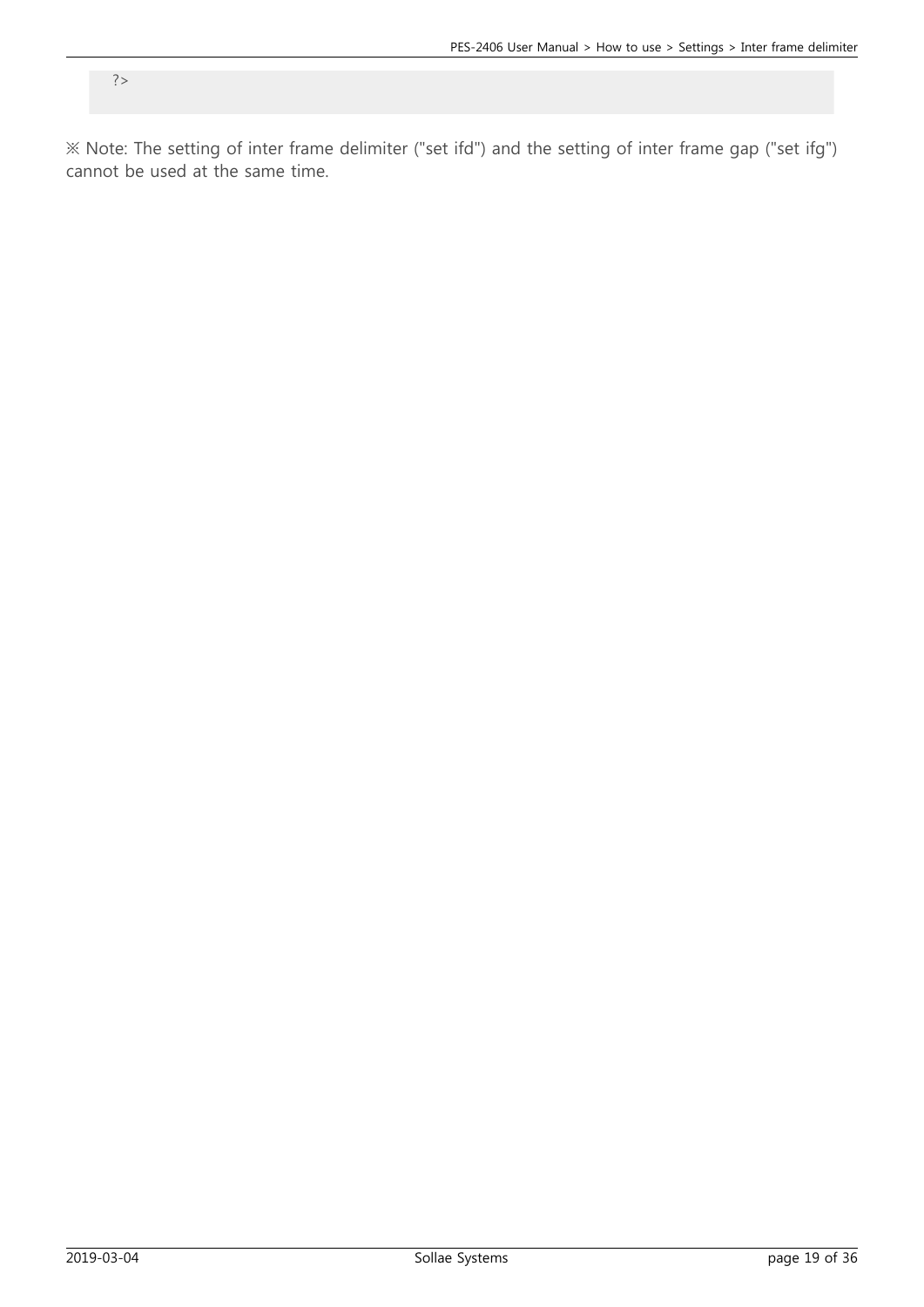## Serial Transmission Delay

The command to set serial transmission delay is txdelay. This setting is to add a delay time between each byte when the PES-2406 transmits data to the serial port.

"set txdelay (bits)"

Specify delay time to bits. The setting unit is bit and the value can be set from 0 to 30000.

• an example of serial transmission delay

<?php include "/lib/sd\_spc.php";  $$sid = 14;$ spc\_reset(); spc\_sync\_baud(115200); spc\_request\_dev(\$sid, "set uart 115200N81"); spc\_request\_dev(\$sid, "set txdelay 10"); echo spc\_request\_dev(\$sid, "get txdelay"), "\r\n"; // output: 10 spc\_request\_dev(\$sid, "set txdelay 0"); echo spc\_request\_dev(\$sid, "get txdelay"); // output: 0 ?>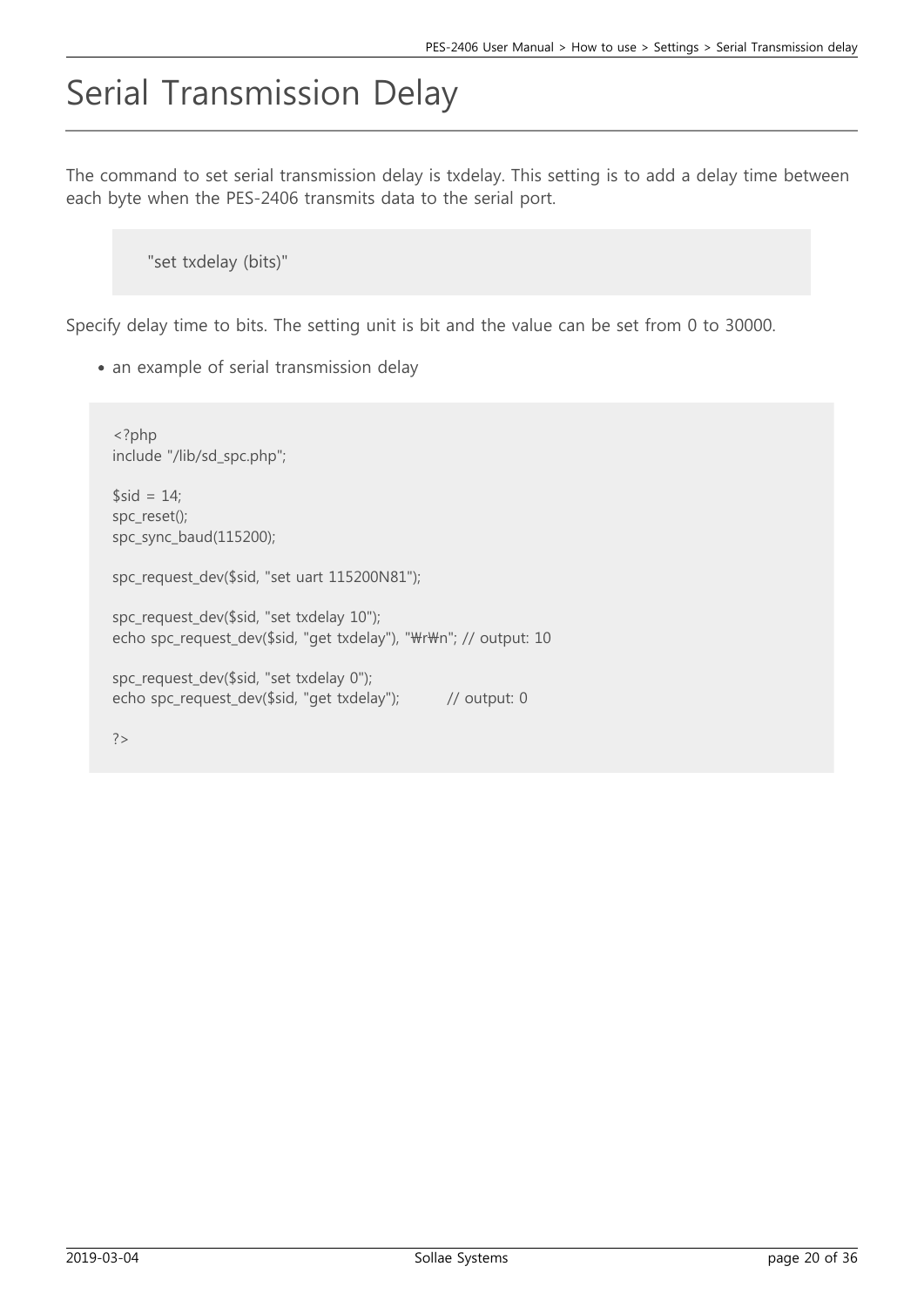# Sending Break Signal

The command to transmit the break signal is break.

```
"set break (time)"
```
Specify break time to time.

The break time can be set in bits or microseconds. When setting in bit units, you only need to enter the value, but when setting in microseconds, you must put "us" after the value. The available setting value is from 10 bits to 60 seconds.

※ Note: The actual break time may be longer than the specified time when system is busy.

• an example of sending break signal

```
<?php
include "/lib/sd_spc.php";
$sid = 14;spc_reset();
spc_sync_baud(115200);
spc_request_dev($sid, "set break 10"); // sending break: 10bits duration
sleep(1);
spc_request_dev($sid, "set break 1000000us"); // sending break: 1 second
?
```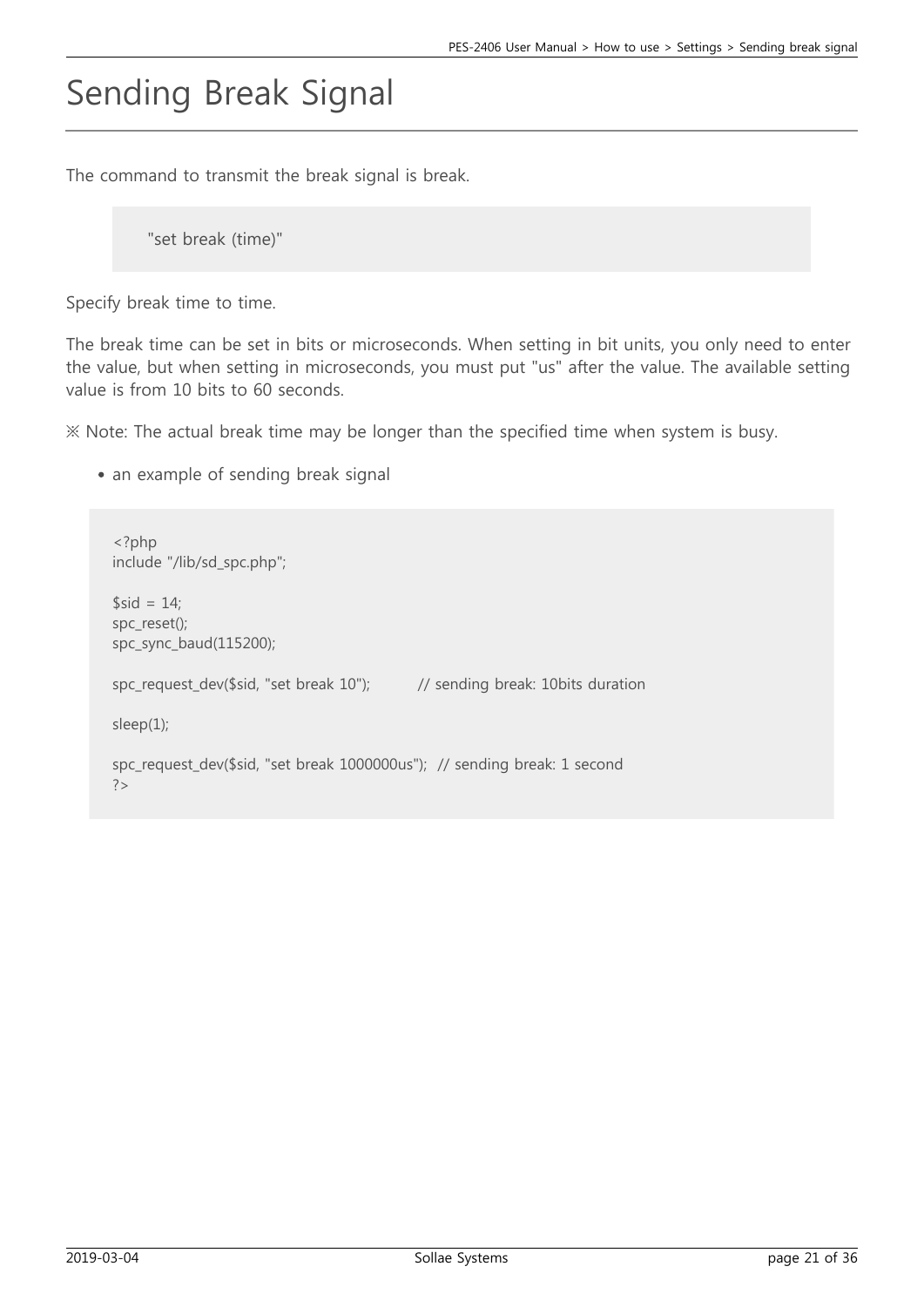# Getting Status

The command to get the status of PES-2406 is get.

- [Communication parameter\(get uart\)](https://ns3.phpoc.com/support/manual/pes-2406_user_manual/contents.php?id=use_get_uart)
- [Modem line signal\(get modem\)](https://ns3.phpoc.com/support/manual/pes-2406_user_manual/contents.php?id=use_get_modem)
- [Counter values\(get count\)](https://ns3.phpoc.com/support/manual/pes-2406_user_manual/contents.php?id=use_get_count)
- [Inter frame gap\(get ifg\)](https://ns3.phpoc.com/support/manual/pes-2406_user_manual/contents.php?id=use_get_ifg)
- [Inter frame delimiter\(get ifd\)](https://ns3.phpoc.com/support/manual/pes-2406_user_manual/contents.php?id=use_get_ifd)
- [Transmission delay\(get txdelay\)](https://ns3.phpoc.com/support/manual/pes-2406_user_manual/contents.php?id=use_get_txdelay)
- [Received data length\(get rxlen\)](https://ns3.phpoc.com/support/manual/pes-2406_user_manual/contents.php?id=use_get_rxlen)
- [Size of receive buffer\(get rxbuf\)](https://ns3.phpoc.com/support/manual/pes-2406_user_manual/contents.php?id=use_get_rxbuf)
- [Free space of send buffer\(get txfree\)](https://ns3.phpoc.com/support/manual/pes-2406_user_manual/contents.php?id=use_get_txfree)
- [Size of transmit buffer\(get txbuf\)](https://ns3.phpoc.com/support/manual/pes-2406_user_manual/contents.php?id=use_get_txbuf)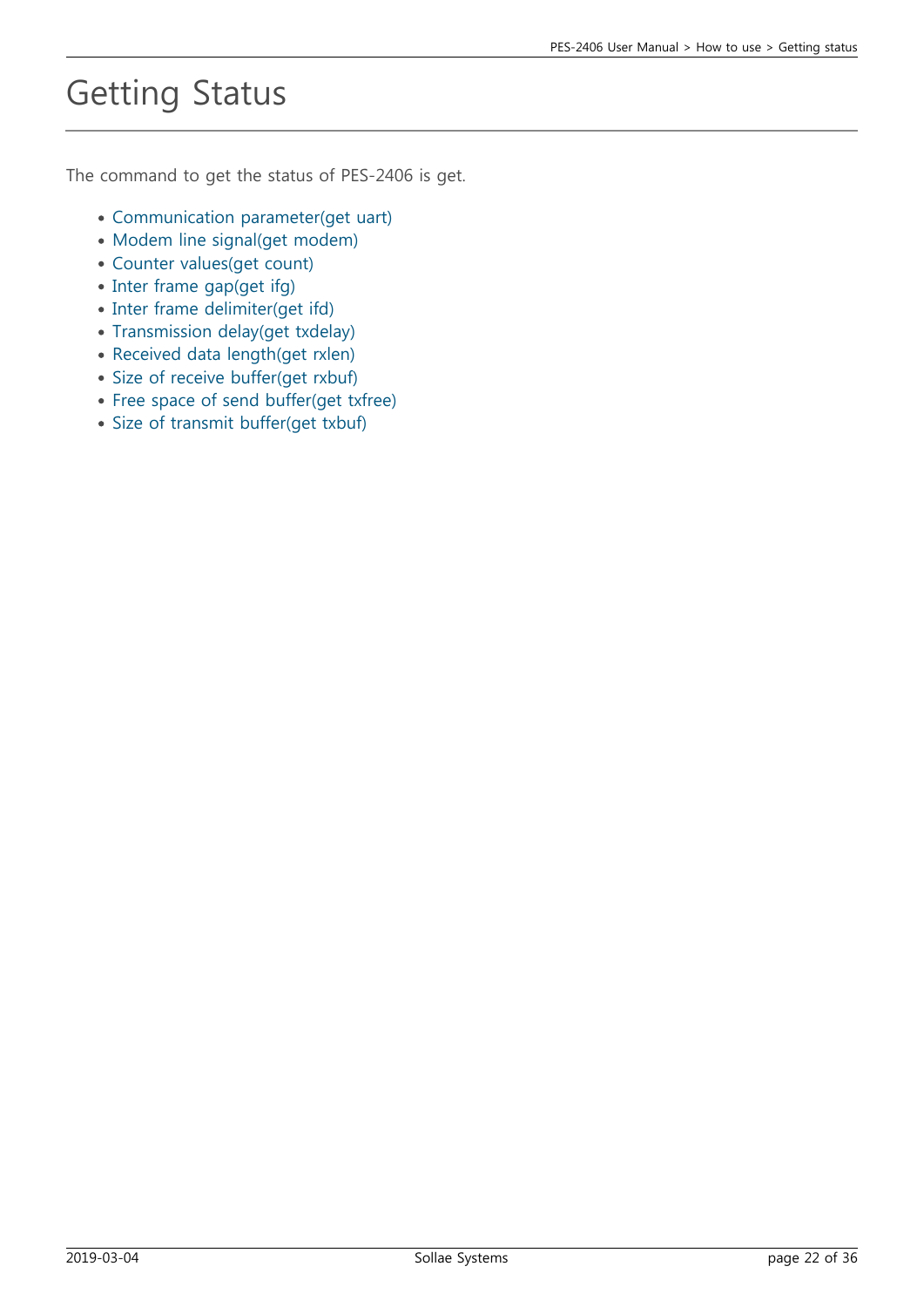## Communication Parameter

The command to get communication parameters is uart.

"get uart"

The response type by this command is a string and is the same as the setting format of "set uart".

"(baudrate)(parity)(data bit)(stop bit)(flow control)"

| Parameter    | Values             | Description                                                 |
|--------------|--------------------|-------------------------------------------------------------|
| baudrate     | $1200 \sim 115200$ | baudrate(bps)                                               |
| parity       | $N, E, O, M$ or S  | parity bit<br>(N: None, E: Even, O: Odd, M: Mark, S: Space) |
| data bit     | 8 or 7             | data bit                                                    |
| stop bit     | $1$ or $2$         | stop bit                                                    |
| flow control | $N, H$ or $S$      | flow control<br>(N: None, H: RTS/CTS, S: Xon/Xoff)          |

• an example of getting communication parameters

```
<?php
include "/lib/sd_spc.php";
$sid = 14;
spc_reset();
spc_sync_baud(115200);
spc_request_dev($sid, "set uart 115200");
echo spc_request_dev($sid, "get uart"), "\r\m"; // output: 115200N81N
spc_request_dev($sid, "set uart 115200N81");
echo spc_request_dev($sid, "get uart"), "\r\m"; // output: 115200N81N
spc_request_dev($sid, "set uart 9600E72H");
echo spc_request_dev($sid, "get uart"); // output: 9600E72H
?>
```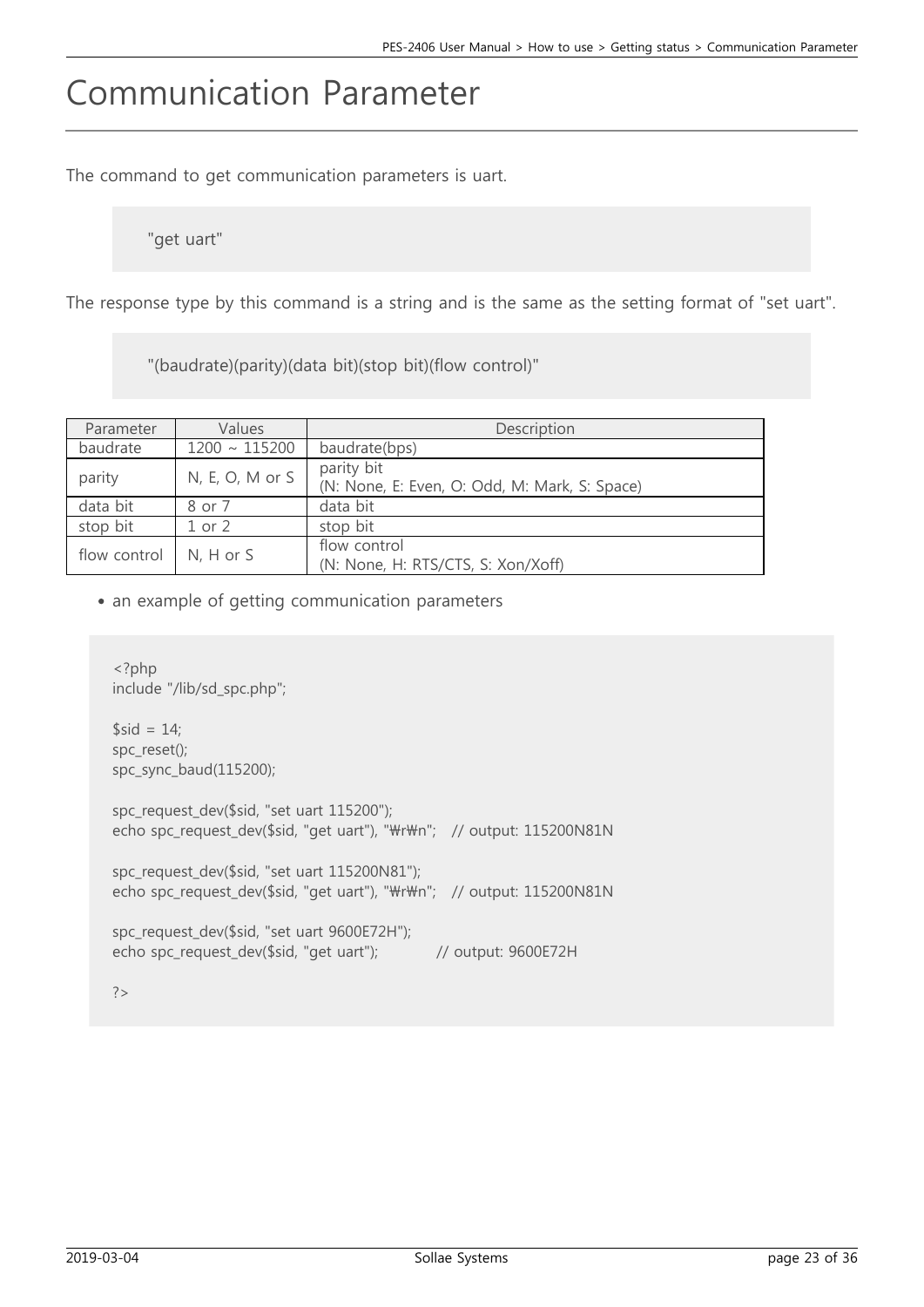## Modem Line Signal

The command to check the modem line signal is modem.

There are 6 signals, which can be checked at once or individually.

#### Simultaneous checking

"get modem"

In this case, the return value is a string of 6 digits in binary form, with the following meanings for each digit:

```
(RI)(CTS)(RTS)(DSR)(DTR)(CD)
```
A value of 0 indicates an active state, and a value of 1 indicates an inactive state.

• an example of simultaneous checking

```
<?php
include "/lib/sd_spc.php";
$sid = 14;spc_reset();
spc_sync_baud(115200);
spc_request_dev($sid, "set uart 115200N81");
spc_request_dev($sid, "set modem 11"); // RTS & DTR: active
echo spc_request_dev($sid, "get modem"), "\r\m"; // output(e.g.): 111111
sleep(1);
spc_request_dev($sid, "set modem 00"); // RTS & DTR: inactive
echo spc_request_dev($sid, "get modem"), "\r\m"; // output(e.g.): 110101
sleep(1);
?>
```
#### Individual checking

"get modem (signal)"

In this case, specify the name of the signal to check on signal.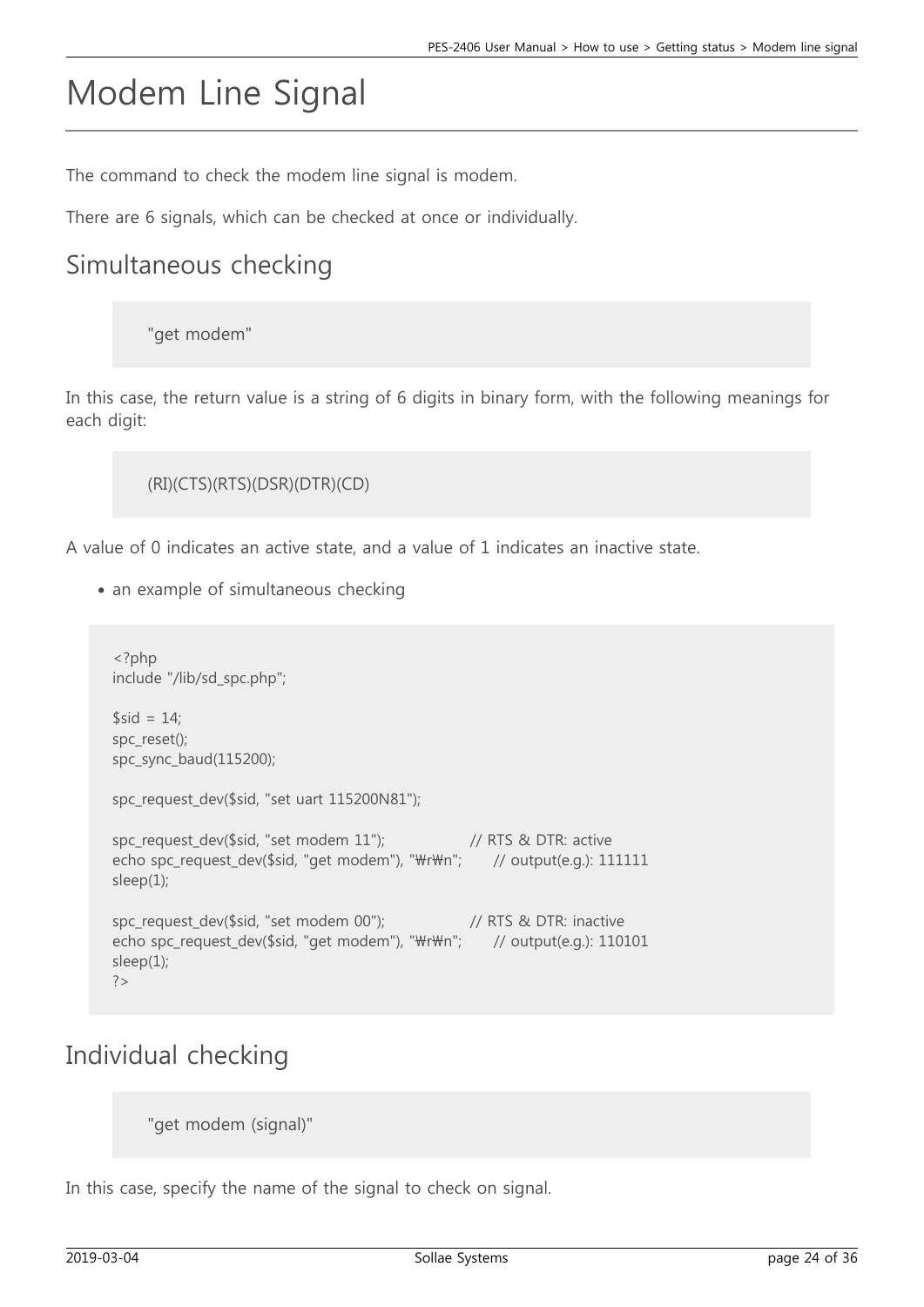| Signal | Description         |
|--------|---------------------|
|        | Ring Indicator      |
| cts    | Clear To Send       |
| rts    | Request To Send     |
| dsr    | Data Set Ready      |
| dtr    | Data Terminal Ready |
|        | Carrier Detect      |

• an example of individual checking

<?php include "/lib/sd\_spc.php";

 $$sid = 14;$ spc\_reset(); spc\_sync\_baud(115200);

spc\_request\_dev(\$sid, "set uart 115200N81");

spc\_request\_dev(\$sid, "set modem rts 1"); // RTS: active echo spc\_request\_dev(\$sid, "get modem rts"), "\r\m"; // output(e.g.): 1 sleep(1);

spc\_request\_dev(\$sid, "set modem dtr 1"); // DTR: active echo spc\_request\_dev(\$sid, "get modem dtr"); // output(e.g.): 1 ?>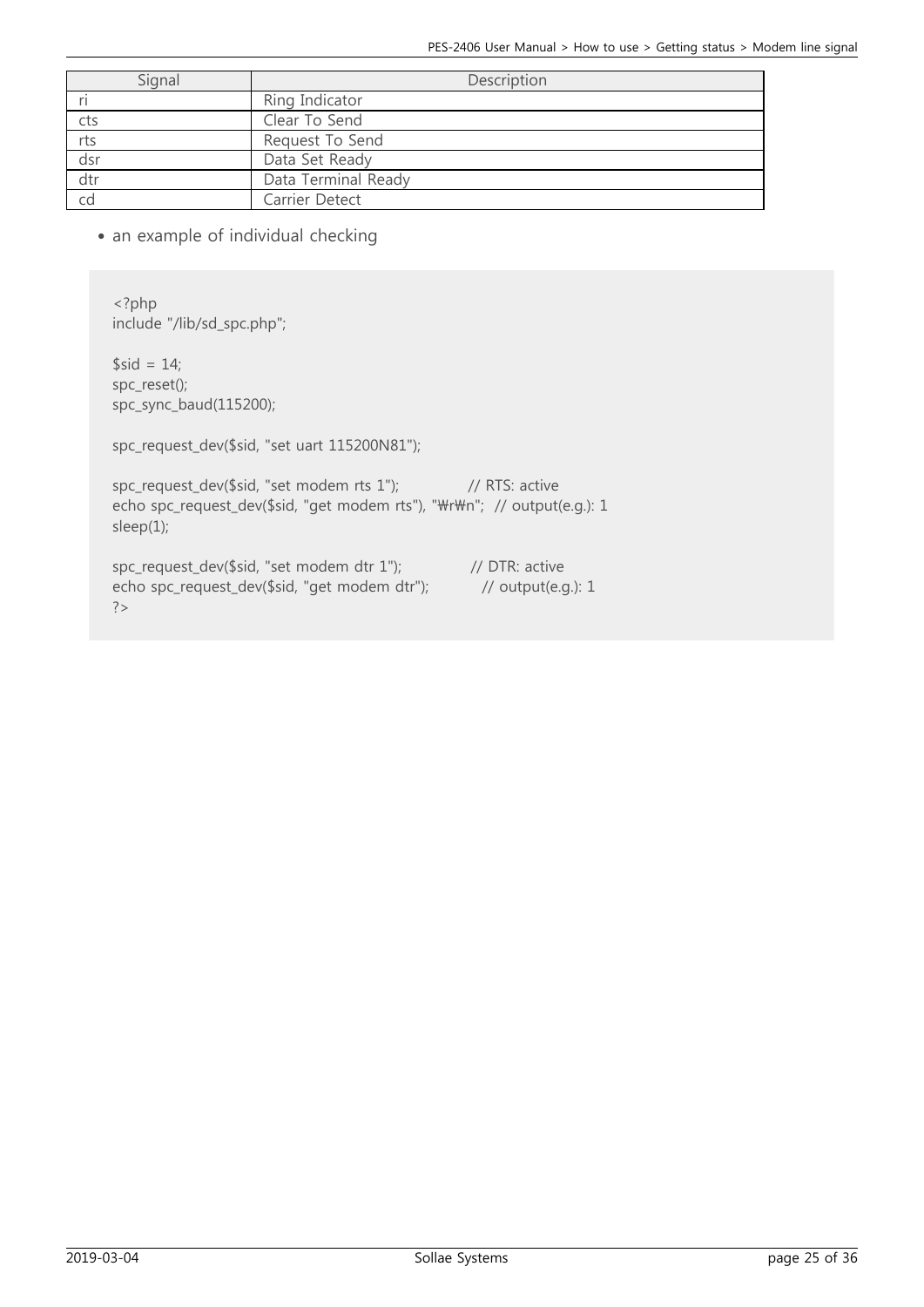### Counter Values

The command to get internal counter values is count.

"get count (counter)"

Specify a name of counter to counter.

| Counter | Description                        |
|---------|------------------------------------|
| rx      | received byte                      |
| tx      | transmitted byte                   |
| rf      | received frame                     |
| tf      | transmitted byte                   |
| pe      | perity error                       |
| fe      | framing error                      |
| oe      | overrun error                      |
| be      | break error                        |
| rbo     | receive buffer overflow            |
| tbo     | transmit buffer overflow           |
| rfo     | received frame pointer overflow    |
| tfo     | transmitted frame pointer overflow |

• an example of getting counter values

```
<?php
include "/lib/sd_spc.php";
$sid = 14;spc_reset();
spc_sync_baud(115200);
spc_request_dev($sid, "set uart 115200N81");
echo spc_request_dev($sid, "get count rx"), "\r\n";
echo spc_request_dev($sid, "get count tx"), "\r\n";
echo spc_request_dev($sid, "get count rf"), "\r\n";
echo spc_request_dev($sid, "get count tf"), "\r\n";
echo spc request dev($sid, "get count pe"), "\r\n";
echo spc_request_dev($sid, "get count fe"), "\r\n";
echo spc_request_dev($sid, "get count oe"), "\r\n";
echo spc_request_dev($sid, "get count be"), "\r\n";
echo spc_request_dev($sid, "get count rbo"), "\r\n";
echo spc request dev($sid, "get count tbo"), "\r\n";
echo spc_request_dev($sid, "get count rfo"), "\r\n";
echo spc_request_dev($sid, "get count tfo");
?>
```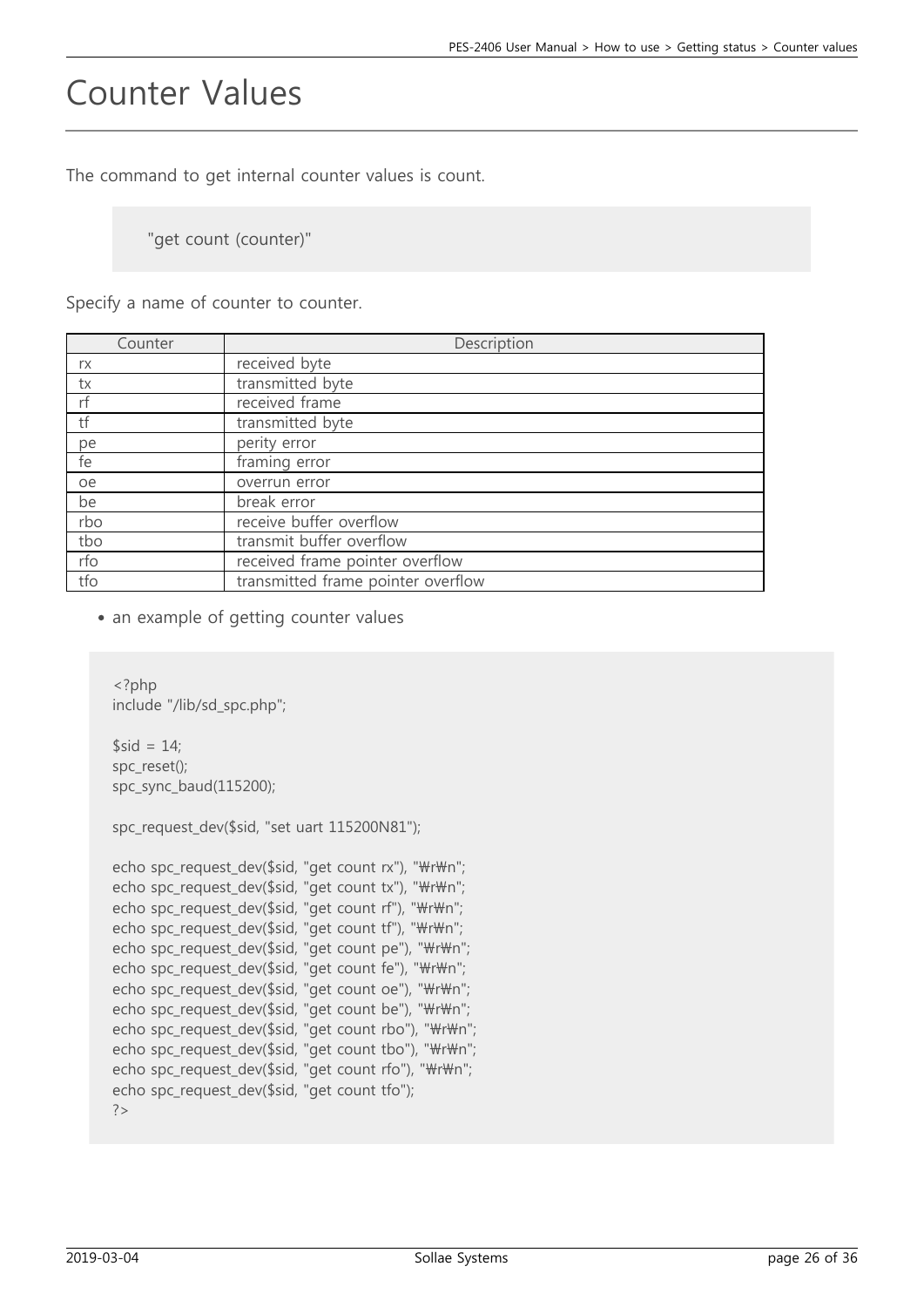### Inter Frame Gap

The command to get inter frame gap is ifg.

"get ifg"

The return value is in bit unit.

• an example of getting inter frame gap

```
<?php
include "/lib/sd_spc.php";
$sid = 14;spc_reset();
spc_sync_baud(115200);
spc_request_dev($sid, "set uart 115200N81");
spc_request_dev($sid, "set ifg 50");
echo spc_request_dev($sid, "get ifg"), "\r\n";
spc_request_dev($sid, "set ifg 0");
```
echo spc\_request\_dev(\$sid, "get ifg");

 $?$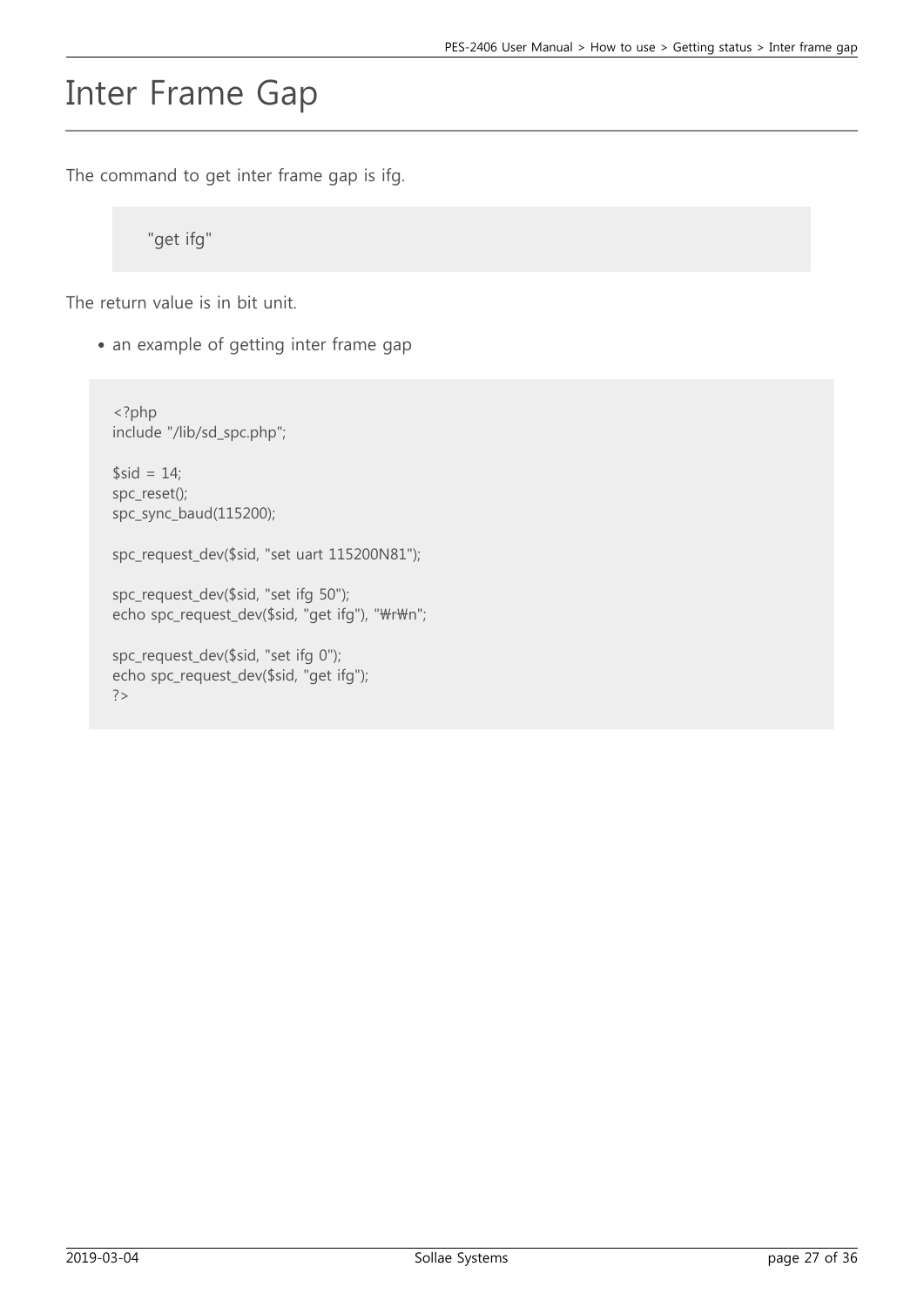## Inter Frame Delimiter

The command to get inter frame delimiter is ifd.

"get ifd"

The return value is a hexadecimal string with the following form.

[start\_del [end\_del]]

• an example of getting inter frame delimiter

```
<?php
include "lib/sd_spc.php";
$sid = 14;spc_reset();
spc_sync_baud(115200);
spc_request_dev($sid, "set uart 115200");
spc_request_dev($sid, "set ifd 1b01");
echo spc_request_dev($sid, "get ifd"), "\r\n"; // output: 1b01
spc_request_dev($sid, "set ifd 1b02 1b03");
echo spc_request_dev($sid, "get ifd"), "\r\n"; // output: 1b02 1b03
spc_request_dev($sid, "set ifd");
echo spc_request_dev($sid, "get ifd"), "\r\n"; // output:
?>
```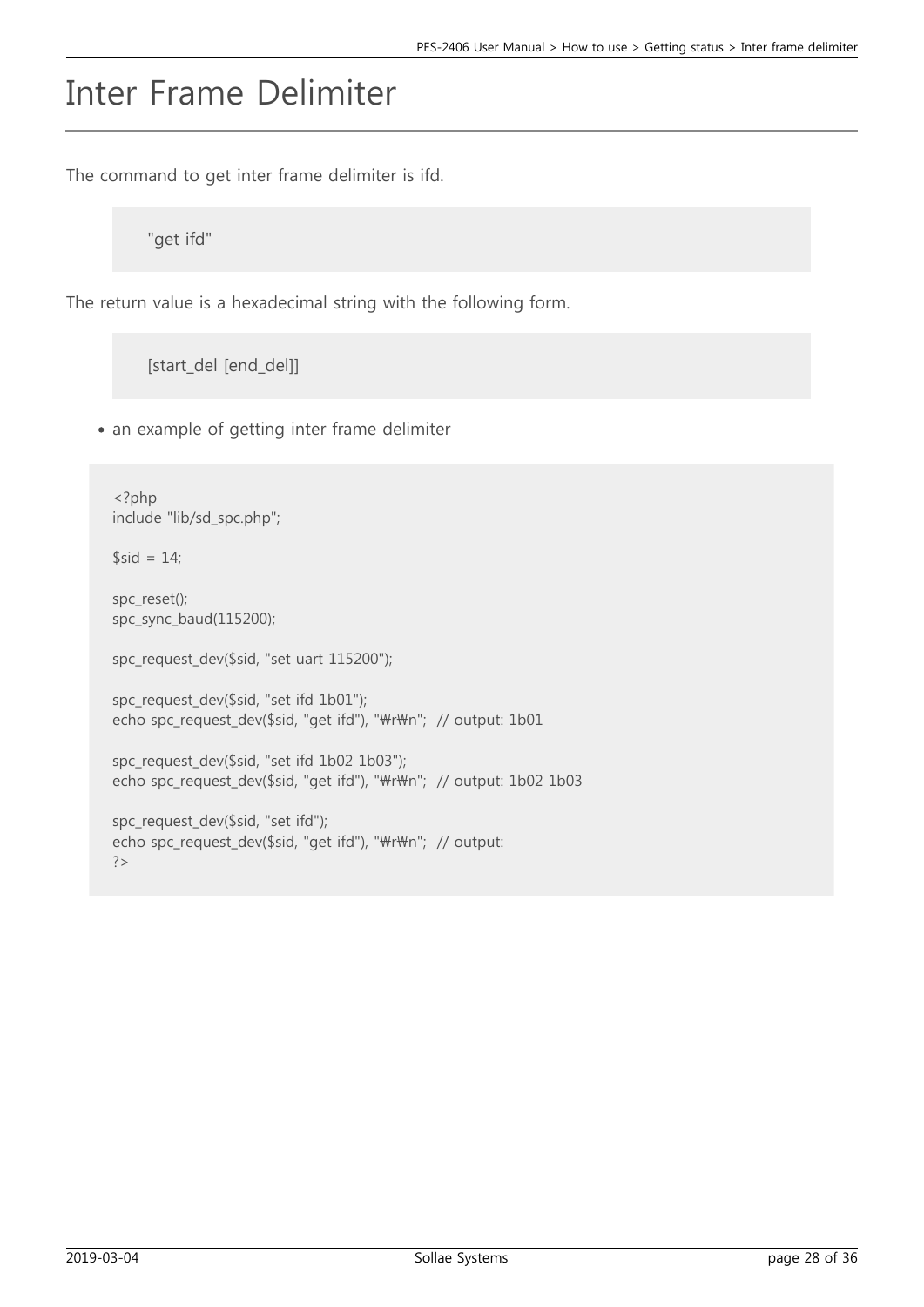## Serial Transmission Delay

The command to get serial transmission delay is txdelay.

"get txdelay"

The return value is in bit unit.

• an example of getting serial transmission delay

```
<?php
include "/lib/sd_spc.php";
$sid = 14;
spc_reset();
spc_sync_baud(115200);
spc_request_dev($sid, "set uart 115200N81");
spc_request_dev($sid, "set txdelay 10");
echo spc_request_dev($sid, "get txdelay"), "\r\m"; // output: 10
spc_request_dev($sid, "set txdelay 0");
echo spc_request_dev($sid, "get txdelay"); // output: 0
```
?>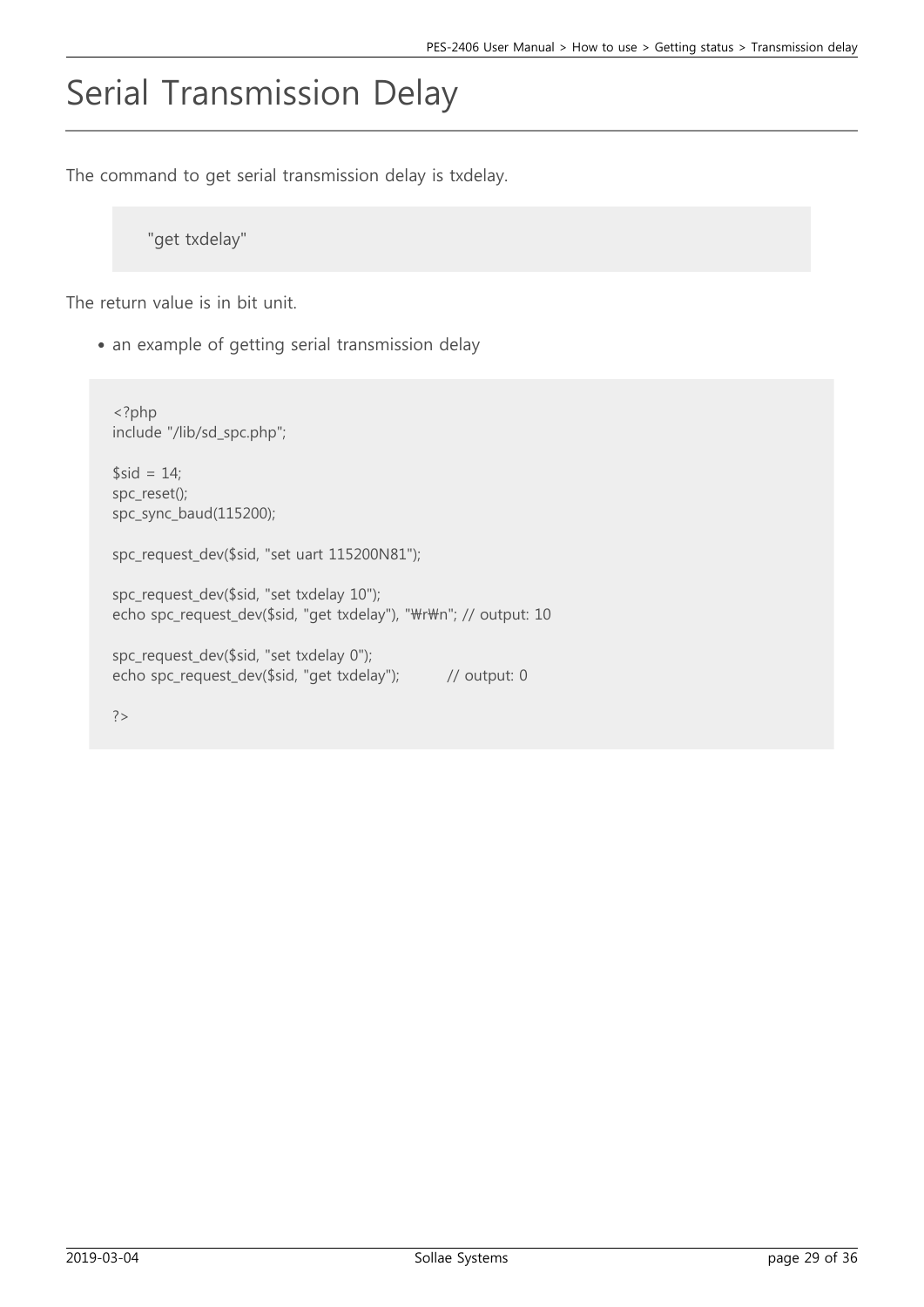### Received Data Size

The command to get the size of received data is rxlen. In the case of setting inter frame gap("set ifg") or inter frame delimiter ("set ifd"), the return value is the length of received frame. If there are multiple frames received, the length of the first received frame is returned.

```
"get rxlen [del]"
```
The return value is a string in integer form.

If you specify a delimiter in del, it returns the length to the delimiter.

※ Refer to the "Separating frames from the end" in [Inter Frame Delimiter](https://ns3.phpoc.com/support/manual/pes-2406_user_manual/contents.php?id=use_set_ifd) page about how to set the delimiter.

• an example of getting received data size

This example receives data from the serial port and send it back to the same port.

```
<?php
include "/lib/sd_spc.php";
$rwbuf = ";
$sid = 14;spc_reset();
spc_sync_baud(115200);
spc_request_dev($sid, "set uart 115200N81");
while(1)
{
    $txfree = (int)spc_request_dev($sid, "get txfree");
    $rlen = (int)spc_request_dev($sid, "get rxlen");
   if(\$rlen > 0)
    {
       if($rlen <= $txfree)
       {
          // receive data
         $rwbuf = spc request($sid, 6, "$rlen"); // send data
          spc_request($sid, 7, $rwbuf);
          // print data
          echo $rwbuf;
       }
 }
    usleep(1000);
```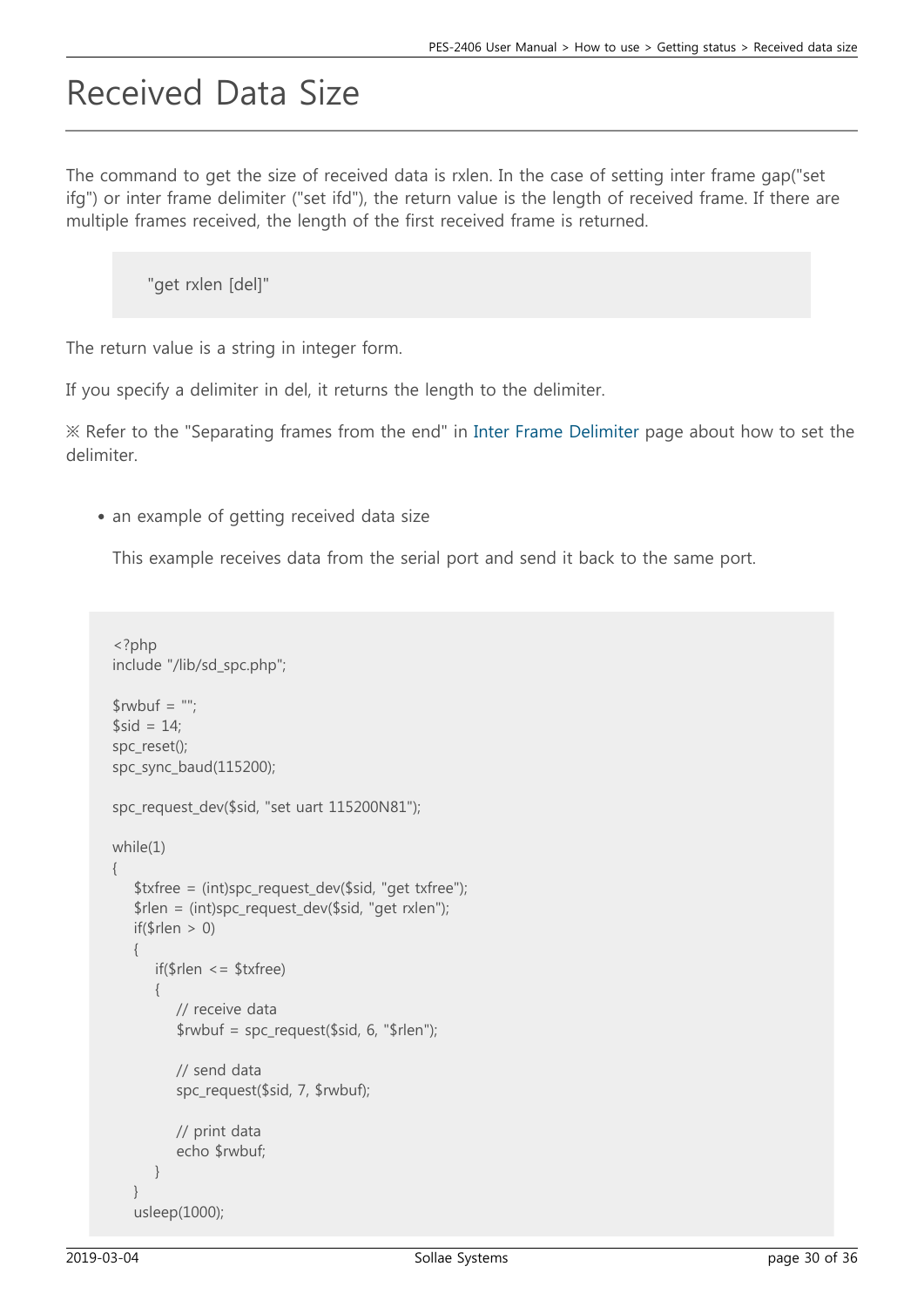an example of getting received data size with the delimiter

} ?>

This example receives data in frame unit with a delimiter (0x0d) from the serial port and send it back to the same port.

```
<?php
include "/lib/sd_spc.php";
$rwbuf = ";
$sid = 14;spc_reset();
spc_sync_baud(115200);
spc_request_dev($sid, "set uart 115200N81");
while(1)
{
    $txfree = (int)spc_request_dev($sid, "get txfree");
    $rlen = (int)spc_request_dev($sid, "get rxlen 0d");
   if(\text{$rlen} > 0) {
       if($rlen <= $txfree)
       {
           // receive data
         $rwbuf = spc_request($sid, 6, "$rlen"); // send data
           spc_request($sid, 7, $rwbuf);
          // print data
          echo $rwbuf;
       }
    }
    usleep(1000);
}
?>
```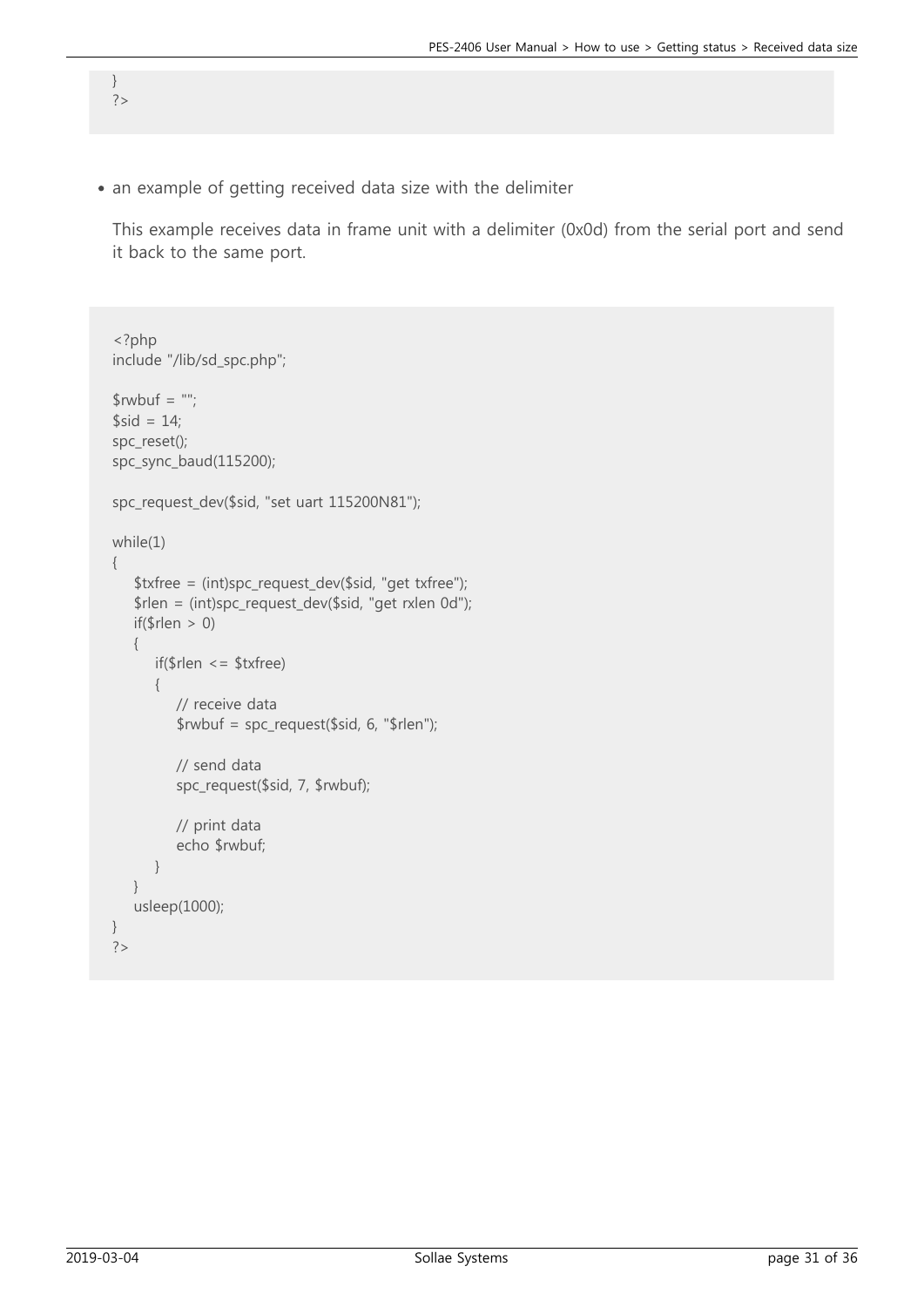# Size of Receive Buffer

The command to get the size of receive buffer is rxbuf.

"get rxbuf"

The response value is a string in integer form.

• an example of getting the size of receive buffer

```
<?php
include "/lib/sd_spc.php";
$rwbuf = "";$sid = 14;spc_reset();
spc_sync_baud(115200);
spc_request_dev($sid, "set uart 115200N81");
$rxbuf_len = (int)spc_request_dev($sid, "get rxbuf");
echo $rxbuf_len; // output(e.g.): 12288
?>
```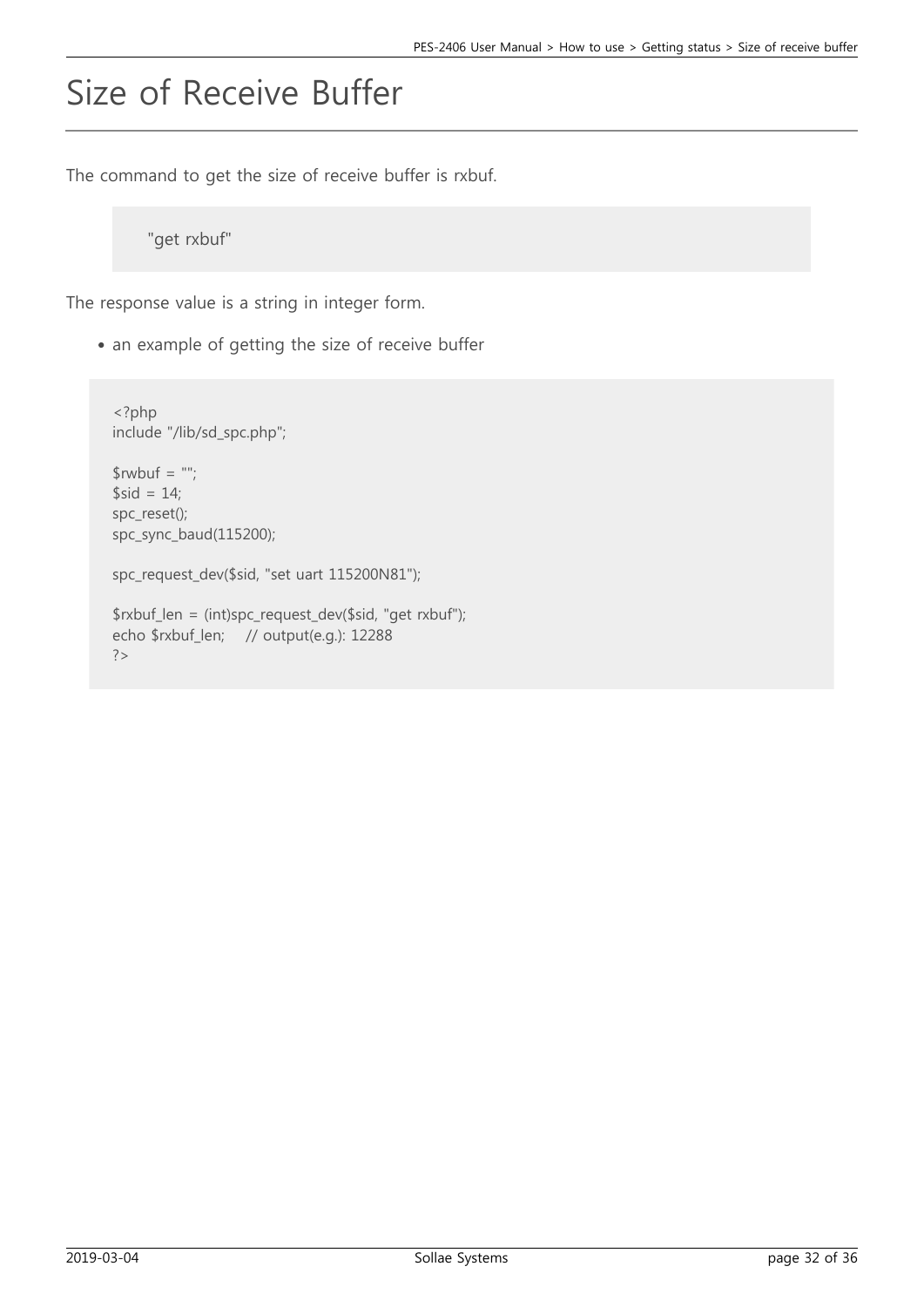## Free Space in Send Buffer

The command to get the free space in send buffer is txfree.

"get txfree"

The response value is a string in integer form.

• an example of getting the free space in send buffer

This example receives data from the serial port and send it back to the same port.

```
<?php
include "/lib/sd_spc.php";
$rwbuf = ";
$sid = 14;spc_reset();
spc_sync_baud(115200);
spc_request_dev($sid, "set uart 115200N81");
while(1)
{
    $txfree = (int)spc_request_dev($sid, "get txfree");
    $rlen = (int)spc_request_dev($sid, "get rxlen");
   if(\$rlen > 0)
\{ if($rlen <= $txfree)
       {
          // receive data
         $rwbuf = spec request($sid, 6, "$rlen"); // send data
          spc_request($sid, 7, $rwbuf);
          // print data
          echo $rwbuf;
       }
    }
    usleep(1000);
}
?>
```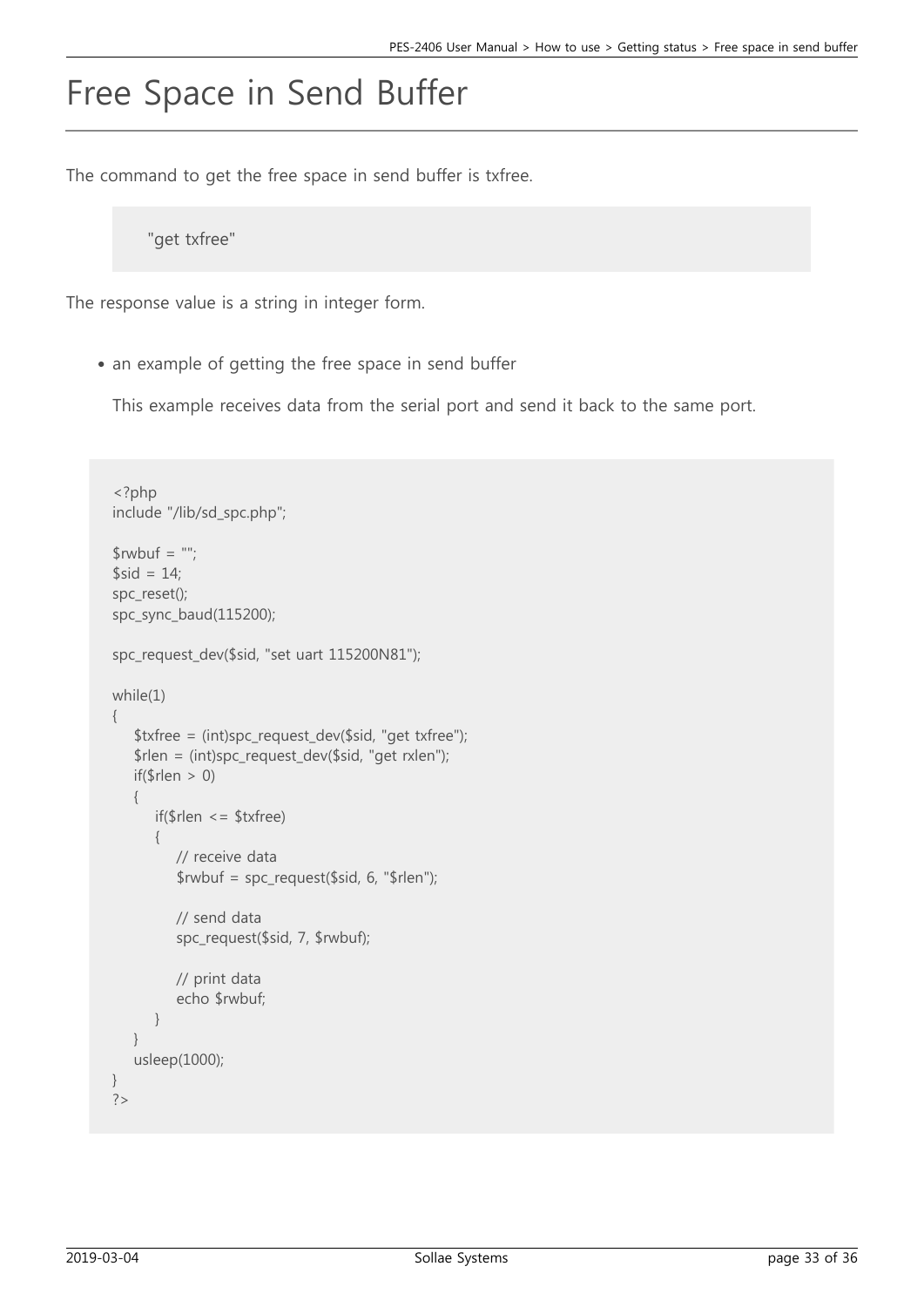# Size of Send Buffer

The command to get the size of send buffer is txbuf.

"get txbuf"

The response value is a string in integer form.

• an example of getting the size of send buffer

```
<?php
include "/lib/sd_spc.php";
$rwbuf = "";$sid = 14;spc_reset();
spc_sync_baud(115200);
spc_request_dev($sid, "set uart 115200N81");
$txbuf_len = (int)spc_request_dev($sid, "get txbuf");
echo $txbuf_len; // output(e.g.): 12288
?>
```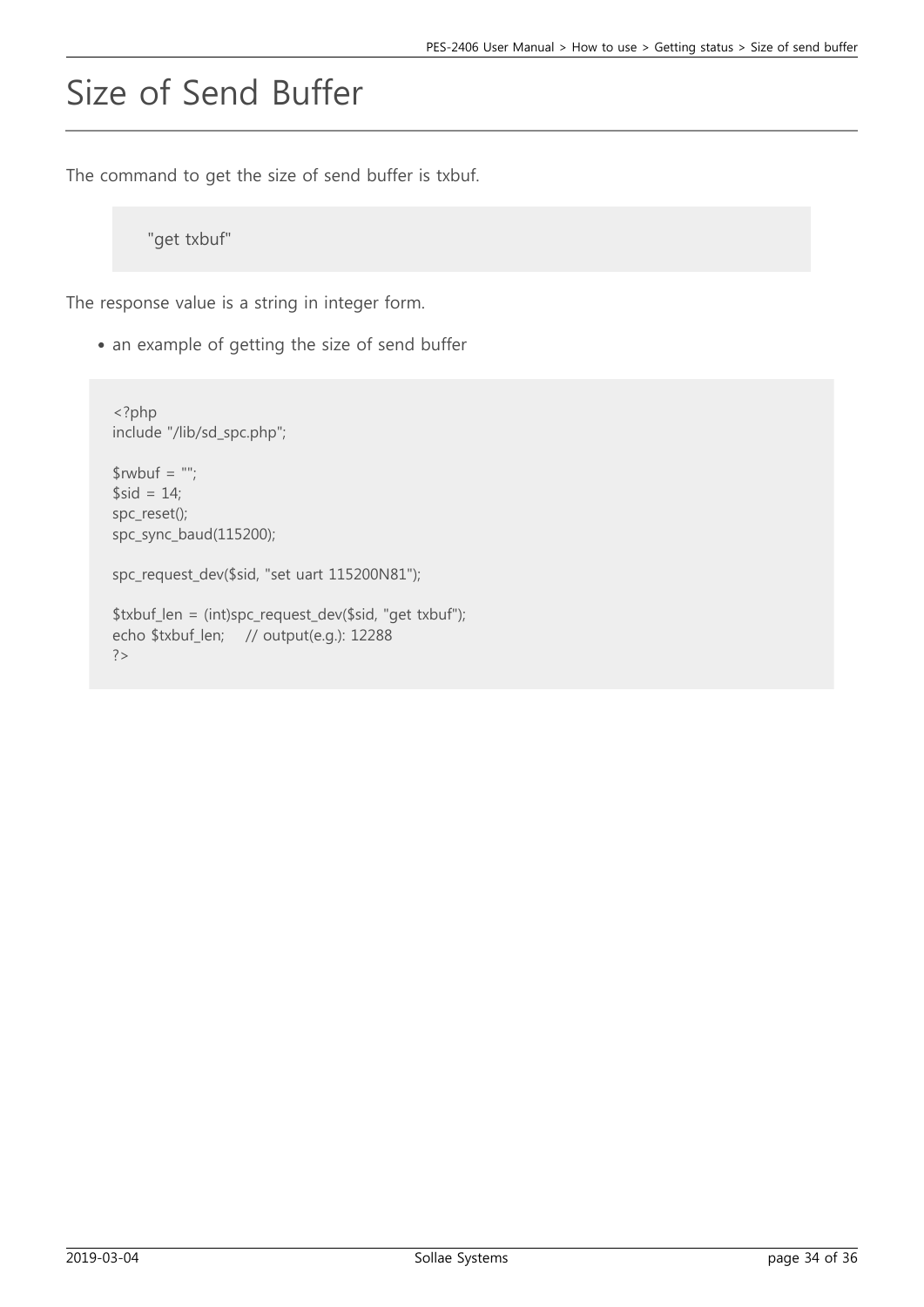## Receiving Data

To receive data, use the spc\_request function. You must input 6 for the second argument.

\$rbuf = spc\_request(\$sid, 6, \$rlen)

- \$rbuf: receive buffer
- \$sid: slave ID
- \$rlen: byte count to receive

### an example of receiving data

This example receives data from the serial port and send it back to the same port.

```
<?php
include "/lib/sd_spc.php";
$rwbuf = "";$sid = 14:
spc_reset();
spc_sync_baud(115200);
spc_request_dev($sid, "set uart 115200N81");
while(1)
{
    $txfree = (int)spc_request_dev($sid, "get txfree");
    $rlen = (int)spc_request_dev($sid, "get rxlen");
   if(\$rlen > 0)
    {
       if($rlen <= $txfree)
       {
          // receive data
          $rwbuf = spc_request($sid, 6, "$rlen"); // send data
           spc_request($sid, 7, $rwbuf);
          // print data
           echo $rwbuf;
       }
    }
    usleep(1000);
}
?>
```